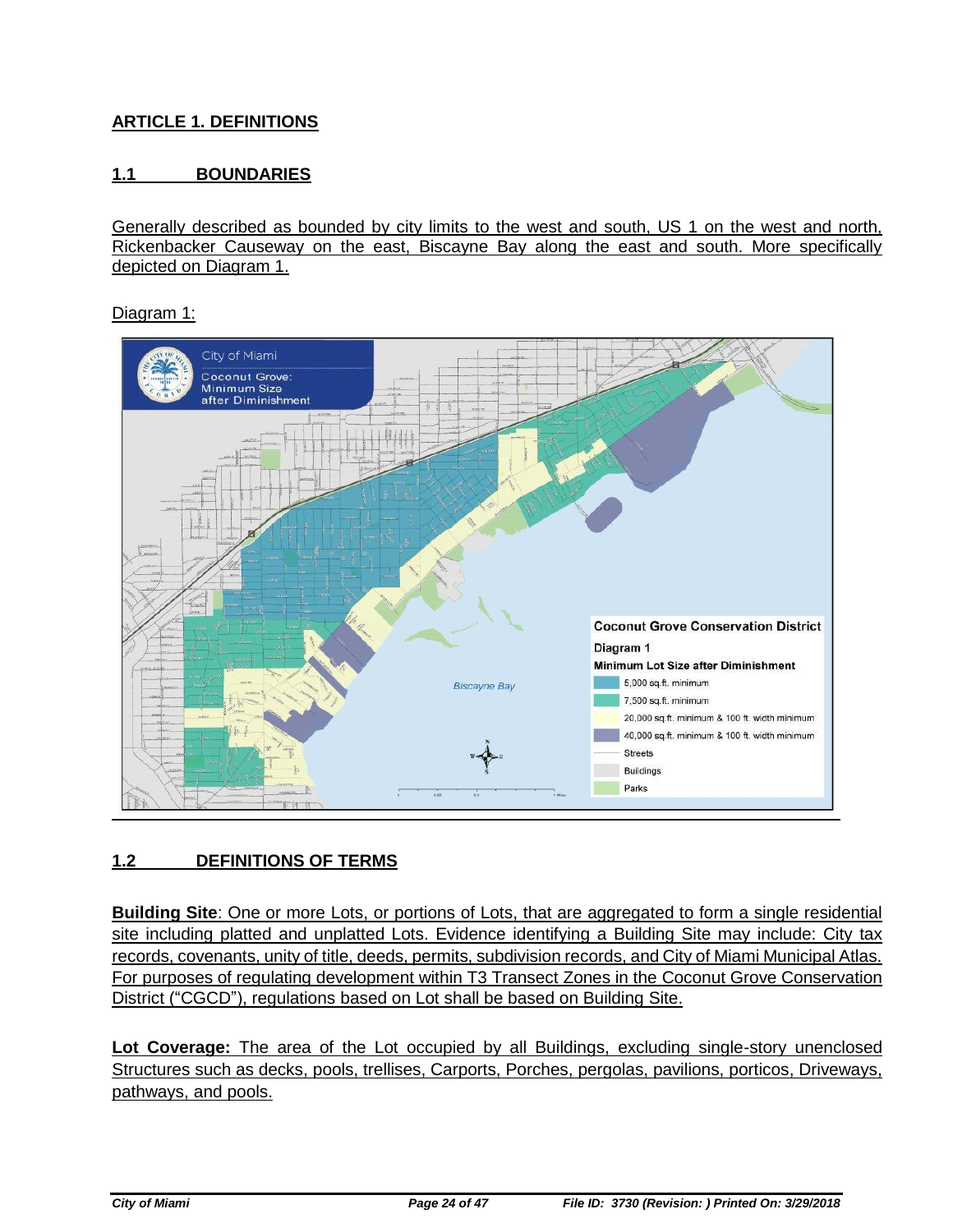**Village Center:** Bounded by Oak Street and Tigertail Avenue on the north, SW 27<sup>th</sup> Avenue and Biscayne Bay on the east, Via Abitare Way and Charles Avenue along southern edge, and SW 32<sup>nd</sup> Avenue on the west.

**Village West Island Design Guidelines:** Architectural and urban design guidelines adopted by the City of Miami to protect and reinforce the Caribbean vernacular architectural style traditional of the area.

## **1.4 DEFINITIONS OF LANDSCAPE REQUIREMENTS**

**Buffer Tree:** A canopy tree of substantial size and appearance, common throughout Coconut Grove. Shall meet the following standards; Classified as Florida Grade 1, twenty (20) feet in height minimum, eight (8) feet clear trunk minimum, ten (10) inches diameter at breast height, minimum.

**Oolitic Limestone:** A sedimentary limestone consisting of ooliths that are cemented together. This limestone is common throughout Coconut Grove and aesthetically blends well with other natural elements.

### **ARTICLE 2. GENERAL PROVISIONS**

### **2.1 PURPOSE AND INTENT**

Coconut Grove, one of Miami's first neighborhoods, is recognized for its lush, heavily landscaped, natural green areas, public open space, recreational opportunities, proximity to Biscayne Bay, waterfront views, geologic features, vibrant business district services, historic resources, and diverse property sizes.

Village Island West honors the legacy of the African-American community in Miami's History with unique Caribbean and Bahamian character and heritage. Charles Avenue, Grand Avenue, and Douglas Road, north of Grand Avenue, shall maintain the scale and character of the existing neighborhood through sensible development, complementing historic resources including: the Mariah Brown House, home of the first Bahamian settler; the Historic Black Cemetery; the E.F. Stirrup House, home of the first black doctor; historical churches, and several others. The CGCD protects the history of the Village Island District by promoting its revitalization and restoration of gateways, gathering places, and activities representative of its historic culture and heritage.

Coconut Grove Conservation District preserves the neighborhood character, unique to the area, by including specific regulations to protect the heavily landscaped character. The regulations ensure the preservation of green spaces and further expansion of tree canopy throughout the area. The conservation district encourages the preservation of existing structures and guides new development to protect the scale, character, and architectural variety within the established neighborhoods of Coconut Grove.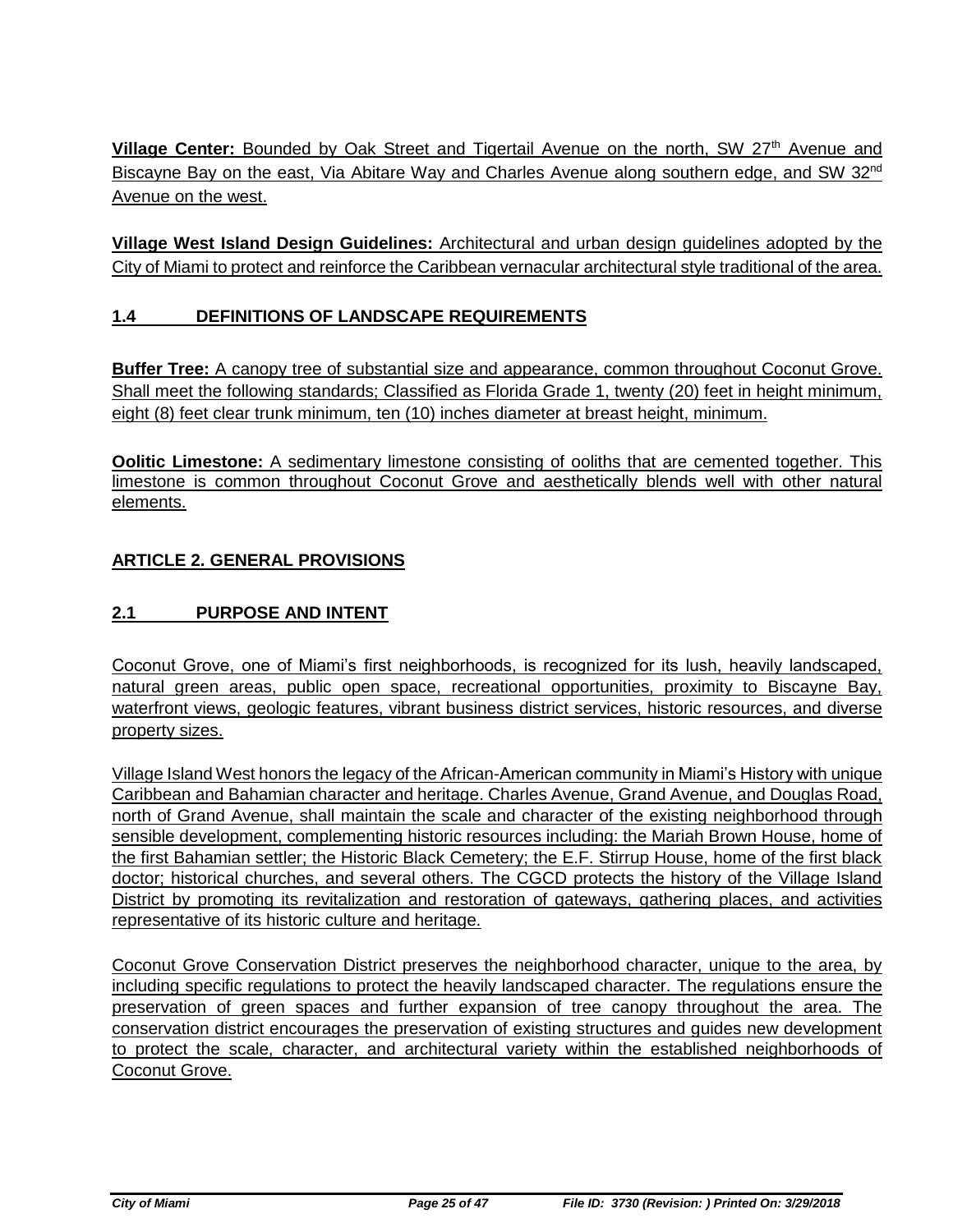# **2.2 APPLICABILITY**

The effect of these regulations shall be to modify transect regulations included within the Coconut Grove Conservation District (CGCD) boundaries to the extent indicated herein.

Where standards set forth in the Coconut Grove Conservation District conflict with the Miami 21 Code, the standards set forth in this Conservation Plan shall control. Where this Coconut Grove Conservation District is silent, the underlying Miami 21 Code standards shall govern if applicable.

Demolition permits shall require a Waiver and be referred to the Planning Department for review under the Tree Preservation Ordinance. All submittals shall contain a tree survey by a certified arborist and a buildable footprint diagram identifying the developable lot portions.

No Waiver shall be required if the proposed Demolition maintains more than fifty percent (50%) of the original structure, later additions shall be excluded from this calculation.

### **ARTICLE 3. GENERAL TO ZONES**

### **3.14 PUBLIC BENEFITS PROGRAM**

The intent of the Public Benefits Program established in this section is to allow Density bonus in T4 and T5 Transect Zones in exchange for contribution to the Affordable/Workforce Housing Public Benefits Program and to allow Building Disposition, as defined in Miami 21, bonuses in T5 and T6 Transect Zones in exchange for contribution to the Civic Space and Cross-Block Connectivity Public Benefits Programs. The bonuses do not increase the maximum height permitted.

**3.14.1** The bonuses shall be permitted if the proposed Development contributes toward the specified public benefits, above that which is otherwise required by this Code, in the amount and in the manner as set forth herein.

- 1. T4: 36 dwelling units per acre maximum, bonus to 65 dwelling units per acre
- 2. T5: 65 dwelling units per acre maximum, bonus to 150 dwelling units per acre
- 3. In T5 and T6 zones Building Disposition bonuses for developments that provide Civic Space area to the City of Miami as described in Section 3.14.4.
- 4. In T5 and T6 zones Building Disposition bonuses for developments that provide Cross-Block Connectivity to the City of Miami as described in Section 3.14.4.

**3.14.2** Upon providing a binding commitment for the specified public benefits as provided in Section 3.14.3 below, the proposed development project shall be allowed to build within the restrictions of the specific Transect Zone, up to the bonus as established in this Section.

**3.14.3** The Density bonus shall be permitted in exchange for affordable/workforce housing, contribution to the City. The Building Disposition bonuses shall be permitted in exchange for Civic Space or Cross-Block Connectivity contributions to the City.

**3.14.4** For the purposes of the Public Benefits Program, the following criteria shall apply: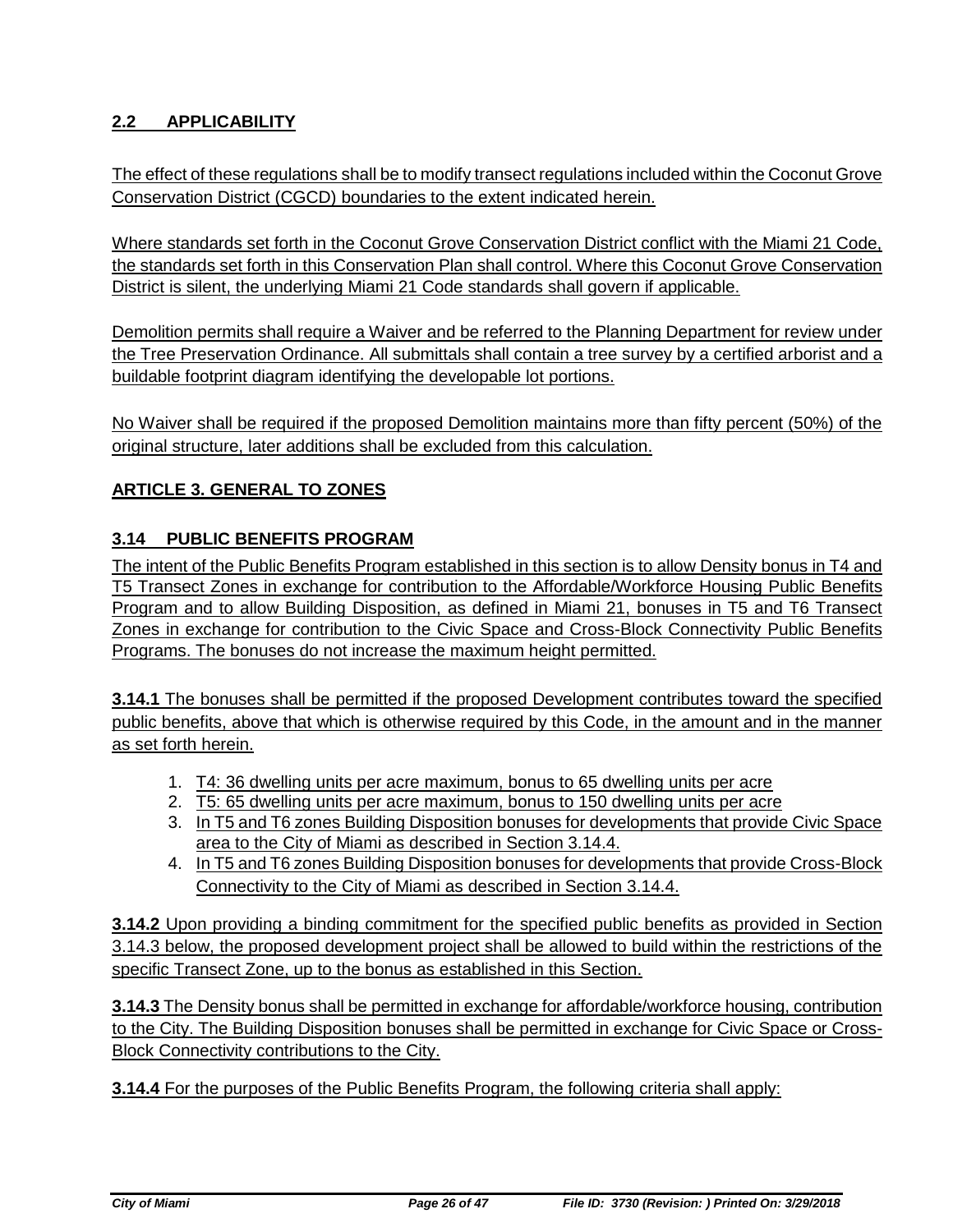a. Affordable/Workforce Housing. A development project in a T4 or T5 zone may provide any of the following or combination thereof:

- 1. Workforce housing on site of the development. For each unit of workforce housing provided on site, the development's Density maximum shall be increased by two (2) units, resulting in one (1) additional Market Rate Unit up to the maximum Density bonus permitted, as described in Section 3.14.1.
- 2. Affordable housing on site of the development. For each unit of affordable housing provided on site, the development's Density maximum shall be increased by three (3) units, resulting in two (2) additional Market Rate Units up to the maximum Density bonus permitted, as described in Section 3.14.1.
- 3. The unit type distribution provided as Affordable/Workforce Housing units shall match the unit type distribution provided as Market Rate Housing.
- 4. Developments must fully integrate Affordable/Workforce units with market rate units; separate access or sections shall not be permitted.

b. Civic Space Types. For a development project in a T5 or T6 zone within the CGCD boundaries that donates a Civic Space Type onsite to the City, an additional two (2) square feet of area for each square foot of donated space, shall be accommodated within the Building Disposition bonus as described in Section 3.14.5.

c. Cross-Block Connectivity. For a Development project in a T5 or T6 zone within the CGCD boundaries that provides an open to the sky cross-Block Paseo or Pedestrian Passage, connects two (2) Thoroughfares, and is publicly accessible 24-hours a day or reduced hours by process of Waiver, an additional six (6) square feet of area for each square foot of donated space, shall be accommodated within the Building Disposition bonus as described in Section 3.14.5.

**3.14.5** Building Disposition Bonus. The additional Floor Area generated through The Public Benefits Program, shall be accommodated as follows:

- a. The maximum mezzanine Habitable Space Floor Area, as defined in Miami 21, of 33% may be exceeded up to 100%, provided that such mezzanine is designed as an extension of the ground floor façade and is visually perceived as part of the ground floor.
- b. The First Layer may be encroached up to a maximum of five (5) feet, on the upper stories. This bonus excludes the ground and mezzanine levels. The total Floor Area within the encroachment shall not exceed the area generated from the Public Benefits Program.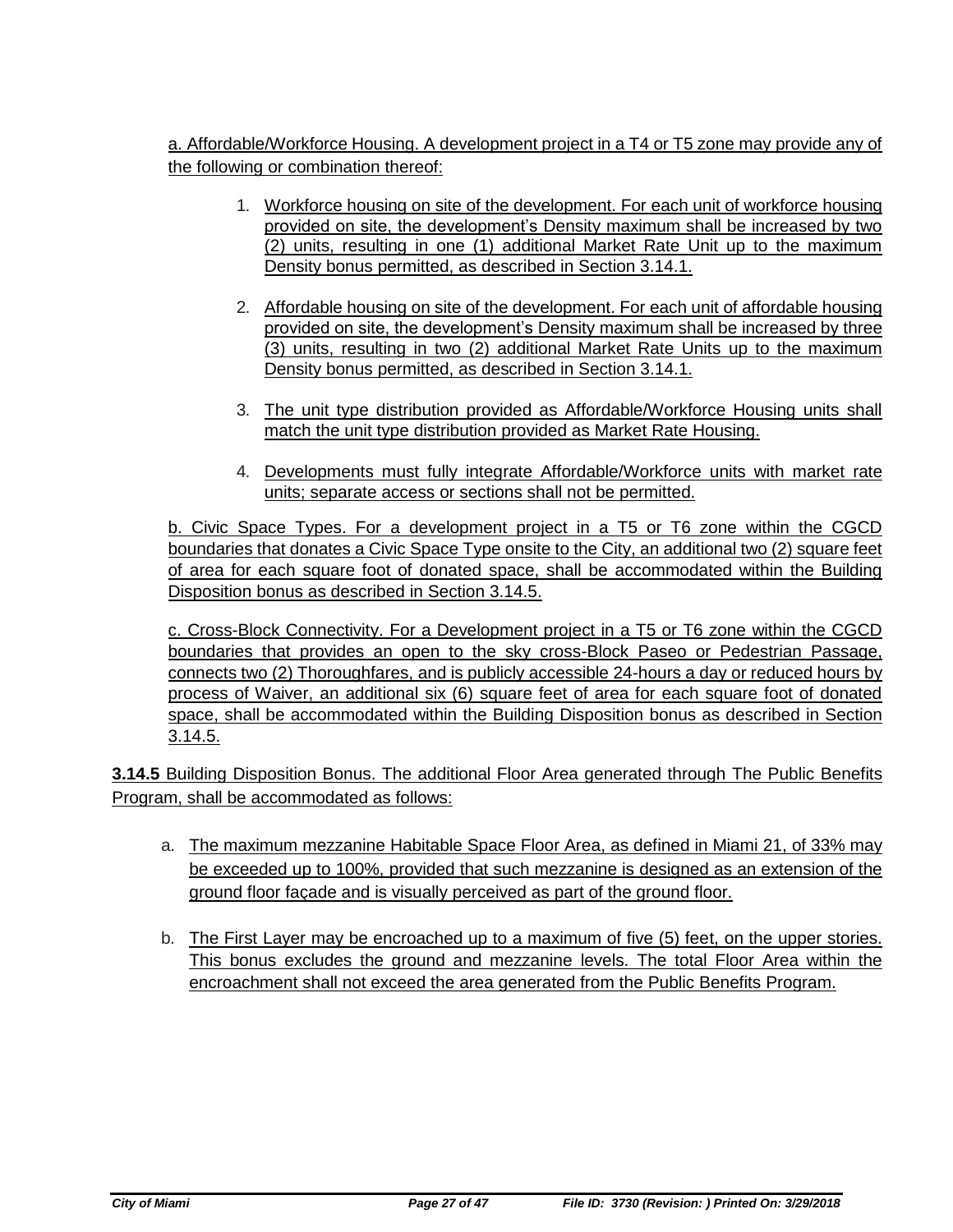### **ARTICLE 4. STANDARDS & TABLES**

### **4.1 PARKING REQUIREMENTS**

- a. In T4, T5, and T6 Transect Zones, including properties abutting T3 Transect Zones, the parking ratio may be reduced within a Transit Oriented Development ("TOD") area or within a Transit Corridor area by up to thirty percent (30%) by process of Waiver; by up to fifty percent (50%) by process of Waiver and payment into a transit enhancement Trust Fund, as established by Chapter 35 of the City Code; or by one hundred percent (100%) for any Structure with a Floor Area of ten thousand (10,000) square feet or less.
- b. In T3 and T4 Zones, Ancillary Dwelling Units shall not require additional parking spaces.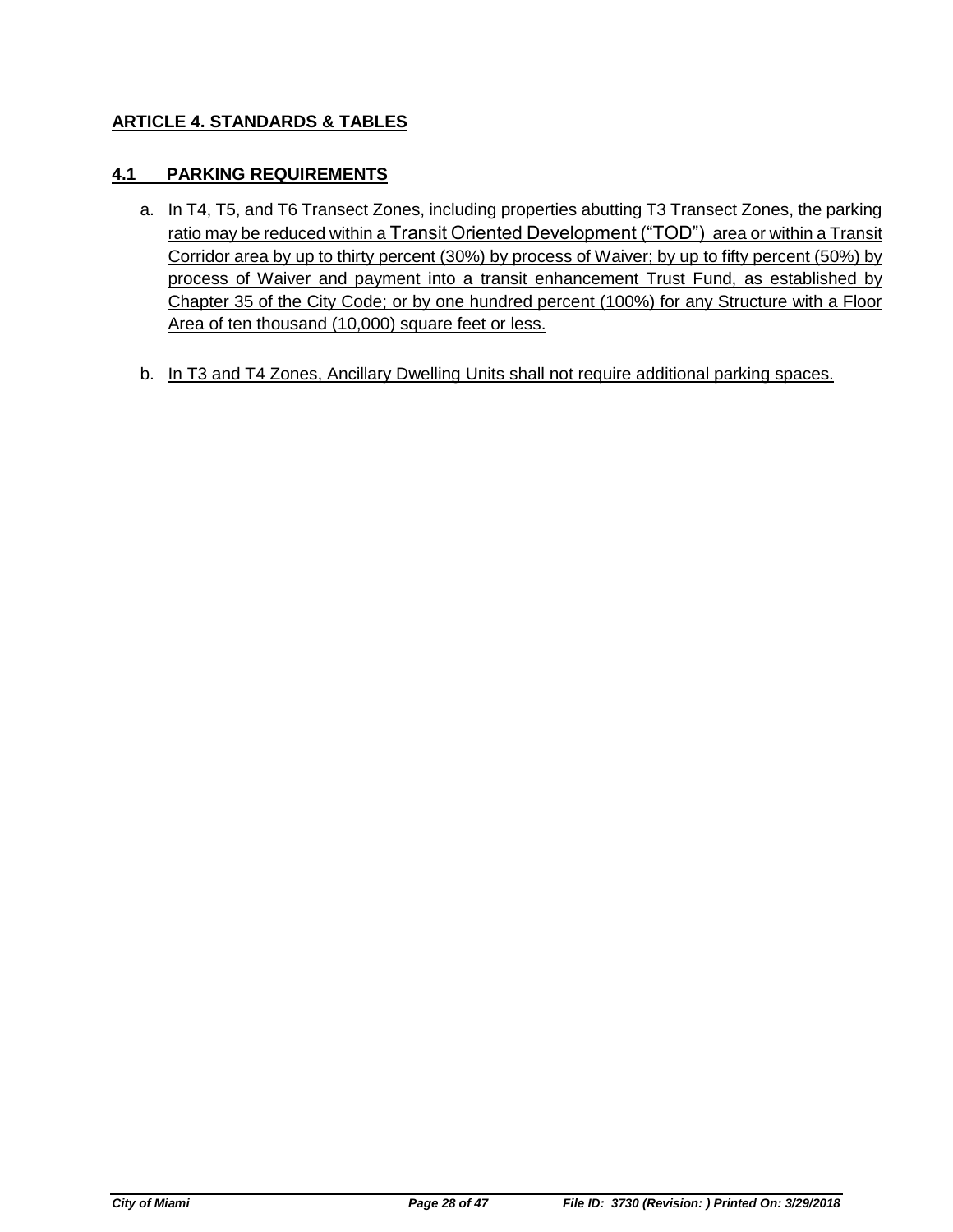# **ARTICLE 4. TABLE 2 CGCD SUMMARY**



| <b>LOT OCCUPATION</b>                          | T3                                           | $\underline{\mathsf{I}}$      | <b>II5</b>                   | T6-8                                                | $T6-12$                                     | CI-HD                       |
|------------------------------------------------|----------------------------------------------|-------------------------------|------------------------------|-----------------------------------------------------|---------------------------------------------|-----------------------------|
| a. Lot Area                                    | Established by Diagram 1                     | ,400 s. f. $-20,000$ s. f. ** | 1,200 - s. f. 40,000 s. f.** | $6,000 - s$ . f. min<br>$10,000$ s. f. max.**       | $5,000 - s$ . f. min 70,000 s. f.<br>nax.** | $10,000 - s.$ f. min        |
| b. Lot Width                                   | 50 ft. min.                                  | 16 ft. min / 50 ft. min.**    | 16 ft. min / 50 ft. min.**   | 50 ft. min.                                         | 50 ft. min.                                 | 50 ft. min.                 |
| c. Lot Coverage                                | 50% max.                                     | 60% max.                      | 80% max.                     | 80% max.**                                          | 80% max.**                                  | 80% max                     |
| d. Floor Lot Ratio (FLR)                       | 0.5 max. (T3-R and T3-L)<br>0.75 max. (T3-O) |                               |                              | 5 / 25% additional Public<br>Benefit <sup>***</sup> | 8 / 30% additional Public<br>Benefit***     |                             |
| e. Frontage at front Setback                   |                                              | 50% min.                      | 70% min                      | 70% min                                             | 70% min.                                    | None                        |
|                                                | 40% Lot Area min. (T3-R and T3-              |                               |                              |                                                     |                                             |                             |
| f. Green/Open Space Requirement                | 35% Lot Area min. (T3-O)                     | <u>15% Lot Area min.</u>      | <u>10% Lot Area min.</u>     | 10% Lot Area min.                                   | 10% Lot Area min.                           | 10% Lot Area min.           |
| g. Density                                     | 9-18 du/acre max.**                          | 36 du/acre max.****           | 55 du/acre max.****          | 150 du /acre *                                      | 150 du /acre *                              | 150 du /acre *              |
| <b>BUILDING SETBACK</b>                        |                                              |                               |                              |                                                     |                                             |                             |
| a. Principal Front                             | 30 ft. min.**                                | 10 ft. min.                   | 10 ft. min.                  | 10 ft. min                                          | 10 ft. min.                                 | 10 ft. min.                 |
| b. Secondary Front                             | 10 ft. min.**                                | <u>10 ft. min.</u>            | 10 ft. min.                  | <u>10 ft. min.</u>                                  | 0 ft. min.                                  | 10 ft. min                  |
| c. Side                                        | 5 ft. min.**                                 | 0 ft. min. / 5 ft. min.**     | ft. min.**                   | ) ft. min.**                                        | ft. min.**                                  | 0 ft. min.                  |
| d. Rear                                        | <u>20 ft. min.**</u>                         | 20 ft. min.                   | <u>ft. min.**</u>            | <u>) ft. min.**</u>                                 | ) ft. min.**                                | <u>0 ft. min.</u>           |
| <b>OUTBUILDING SETBACK</b>                     |                                              |                               |                              |                                                     |                                             |                             |
| a. Principal Front                             | 20 ft. min.                                  | 30 ft. min.                   |                              |                                                     |                                             |                             |
| b. Secondary Front                             | 10 ft. min.                                  | 10 ft. min.                   |                              |                                                     |                                             |                             |
| c. Side                                        | 10 ft. min. **                               | 0 ft. min. / 5 ft. min.       |                              |                                                     |                                             |                             |
| d. Rear                                        | <u>10 ft. min. **</u>                        | <u>5 ft. min.</u>             |                              |                                                     |                                             |                             |
| <b>PRIVATE FRONTAGES</b>                       |                                              |                               |                              |                                                     |                                             |                             |
| <u>a. Common Lawn</u>                          | oermitted                                    | permitted                     | orohibited                   | prohibited                                          | prohibited                                  | permitted                   |
| b. Porch & Fence                               | <u>permitted</u>                             | <u>permitted</u>              | <i>rohibited</i>             | prohibited                                          | orohibited                                  | prohibited                  |
| c. Terrace or L.C.                             | <b>prohibited</b>                            | permitted                     | <b>prohibited</b>            | prohibited                                          | <b>prohibited</b>                           | permitted                   |
| d. Forecourt                                   | orohibited                                   | permitted                     | bermitted                    | permitted                                           | permitted                                   | permitted                   |
| e. Stoop                                       | prohibited                                   | permitted                     | permitted                    | permitted                                           | permitted                                   | permitted                   |
| f. Shopfront                                   | orohibited                                   | permitted (T4 L, T4 v O)      | ermitted (T5L, T5O)          | permitted (T6-8 L, T6-8 O)                          | permitted (T6-12 L, T6-12 O)                | permitted                   |
| g. Gallery                                     | prohibited                                   | prohibited                    | bermitted **                 | permitted **                                        | permitted **                                | permitted **                |
| h. Arcade                                      | prohibited                                   | prohibited                    | bermitted **                 | permitted **                                        | permitted **                                | permitted **                |
| <b>BUILDING HEIGHT (Stories)</b>               |                                              |                               |                              |                                                     |                                             |                             |
| a. Principal Building                          | 2 max.                                       | 3 max.                        | <u>! min.</u><br>max.        | <u>2 min.</u><br>B max                              | <u>2 min.</u><br>2 max.                     | min. As regulated by F.A.A. |
| b. Outbuilding                                 | <u>2 max.</u>                                | max.                          |                              |                                                     |                                             |                             |
| c. Benefit Height<br>Abutting T6, T5 & T4 only |                                              |                               | $max.*$                      | 4 max.**                                            | 8 max.**                                    |                             |
| <b>THOROUGHFARES</b>                           |                                              |                               |                              |                                                     |                                             |                             |
| a. HW & RR                                     | permitted                                    | prohibited                    | <b>prohibited</b>            | prohibited                                          | prohibited                                  | prohibited                  |
| $b.$ BV                                        | permitted                                    | permitted                     | bermitted                    | permitted                                           | permitted                                   | permitted                   |
| c. SR                                          | <u>permitted</u>                             | permitted                     | <b>prohibited</b>            | <u>permitted</u>                                    | <u>permitted</u>                            | permitted                   |
| $d$ . RS                                       | permitted                                    | permitted                     | orohibited                   | permitted                                           | permitted                                   | permitted                   |
| e. SS & AV                                     | prohibited                                   | prohibited                    | permitted                    | permitted                                           | permitted                                   | permitted                   |
| f. CS & AV                                     | orohibited                                   | prohibited                    | bermitted                    | permitted                                           | permitted                                   | permitted                   |
| g. Rear Lane                                   | <b>permitted</b>                             | permitted                     | prohibited                   | prohibited                                          | prohibited                                  | prohibited                  |
| h. Rear Alley                                  | permitted                                    | bermitted                     | bermitted                    | permitted                                           | permitted                                   | permitted                   |
| i. Path                                        | permitted                                    | permitted                     | prohibited                   | prohibited                                          | orohibited                                  | prohibited                  |
| j. Passage                                     | permitted                                    | permitted                     | permitted                    | permitted                                           | permitted                                   | permitted                   |
| k. Bicycle Path                                | permitted                                    | permitted                     | permitted                    | permitted                                           | permitted                                   | permitted                   |
| I. Bicycle Lane                                | permitted                                    | permitted                     | permitted                    | permitted                                           | permitted                                   | prohibited                  |
| m. Bicycle Route                               | permitted                                    | permitted                     | permitted                    | permitted                                           | permitted                                   | permitted                   |
| n. Sharrow                                     | prohibited                                   | permitted                     | permitted                    | permitted                                           | permitted                                   | permitted                   |
| o. Priority Bicycle Route                      | permitted                                    | permitted                     | prohibited                   | permitted                                           | permitted                                   | permitted                   |

\* Or as modified in Diagram 9<br>\*\* Note: Refer to Article 5 for Specific Transect Zone Regulations<br>\*\*\* Note: Bonus shall not be available for T6 properties abutting T3 properties (refer to Article 3)<br>\*\*\*\*Density bonus availa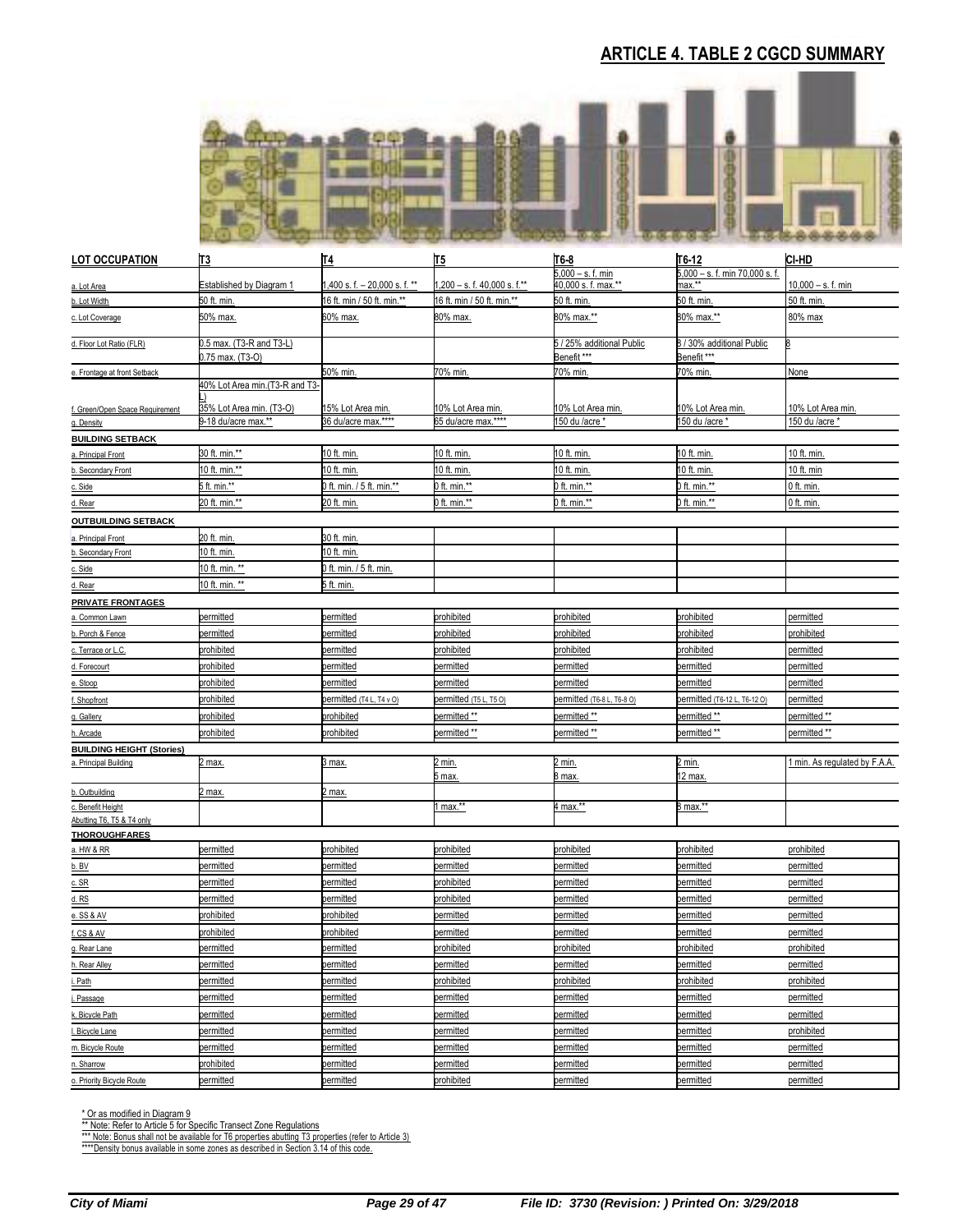# **ARTICLE 4. TABLE 3 BUILDING FUNCTION: USES**

|                                                                                   | I <sub>3</sub><br>SUB-URBAN |   |              | $\underline{I4}$ | <b>URBAN GENERAL</b>    |                         | <u>T5</u>    | <b>URBAN CENTER</b>     |                          | <u>T6</u> | <b>URBAN CORE</b> |                         | $\overline{c}$<br><b>CIVIC</b> |                                                                                                                                                                                                           |           | ₽<br><b>DISTRICTS</b> |                         |                |
|-----------------------------------------------------------------------------------|-----------------------------|---|--------------|------------------|-------------------------|-------------------------|--------------|-------------------------|--------------------------|-----------|-------------------|-------------------------|--------------------------------|-----------------------------------------------------------------------------------------------------------------------------------------------------------------------------------------------------------|-----------|-----------------------|-------------------------|----------------|
|                                                                                   | R                           |   | $\mathbf{o}$ | R                |                         | 0                       | $\mathsf{R}$ |                         | $\overline{0}$           | R         |                   | 0                       | $\mathbf{c}\mathbf{s}$         | CI<br>CI-HD                                                                                                                                                                                               |           | D <sub>1</sub>        | D <sub>2</sub>          | D <sub>3</sub> |
| <b>DENSITY (UNITS PER ACRE)</b>                                                   | $\overline{\mathbf{3}}$     | 9 | 18           | $36***$          | $36***$                 | $36***$                 | 65***        | $65***$                 | 65***                    | $150*$    | $150*$            | $150*$                  | N/A                            | AZ**                                                                                                                                                                                                      | $150*$    | 36                    | N/A                     | N/A            |
| <b>RESIDENTIAL</b>                                                                |                             |   |              |                  |                         |                         |              |                         |                          |           |                   |                         |                                |                                                                                                                                                                                                           |           |                       |                         |                |
| SINGLE FAMILY RESIDENCE                                                           | R                           | R | R            | $\mathbf R$      | R                       | $\mathsf{R}$            | R            | R                       | ${\sf R}$                | R         | R                 | R                       |                                |                                                                                                                                                                                                           |           |                       |                         |                |
| <b>COMMUNITY RESIDENCE</b>                                                        | R                           | R | $\mathsf{R}$ | $\mathsf{R}$     | R                       | $\mathsf{R}$            | R            | R                       | ${\sf R}$                | R         | R                 | R                       |                                |                                                                                                                                                                                                           | R         |                       |                         |                |
| <b>ANCILLARY UNIT</b>                                                             | R                           | R | R            | $\mathsf{R}$     | R                       | R                       |              |                         |                          |           |                   |                         |                                |                                                                                                                                                                                                           |           |                       |                         |                |
| TWO FAMILY RESIDENCE                                                              |                             |   | ${\sf R}$    | R                | R                       | R                       | $\mathsf R$  | R                       | $\mathbf{R}$             | R         | R                 | $\overline{\mathsf{R}}$ |                                |                                                                                                                                                                                                           |           |                       |                         |                |
| MULTI FAMILY HOUSING                                                              |                             |   |              | $\overline{R}$   | $\overline{\mathsf{R}}$ | $\overline{\mathsf{R}}$ | R            | R                       | $\mathsf{R}$             | R         | R                 | R                       |                                | R                                                                                                                                                                                                         |           |                       |                         |                |
| <b>DORMITORY</b>                                                                  |                             |   |              |                  | E                       | E                       |              | R                       | R                        |           | R                 | R                       |                                | E<br>R                                                                                                                                                                                                    |           |                       |                         |                |
| <b>HOME OFFICE</b>                                                                | $\mathsf{R}$                | R | R            | R                | R                       | R                       | R            | R                       | ${\sf R}$                | R         | R                 | R                       |                                |                                                                                                                                                                                                           | R         |                       |                         |                |
| LIVE - WORK                                                                       |                             |   |              |                  | R                       | R                       |              | R                       | $\mathbf{R}$             |           | R                 | R                       |                                | $\overline{\mathsf{R}}$                                                                                                                                                                                   |           |                       |                         |                |
| WORK - LIVE                                                                       |                             |   |              |                  |                         |                         |              |                         |                          |           |                   |                         |                                | $\overline{R}$                                                                                                                                                                                            |           |                       |                         |                |
| <b>LODGING</b>                                                                    |                             |   |              |                  |                         |                         |              |                         |                          |           |                   |                         |                                |                                                                                                                                                                                                           |           |                       |                         |                |
| <b>BED &amp; BREAKFAST</b>                                                        |                             |   |              | W                | $\overline{\mathsf{R}}$ | R                       | E            | R                       | R                        | E         | R                 | R                       |                                | R                                                                                                                                                                                                         |           |                       |                         |                |
| <b>INN</b>                                                                        |                             |   |              |                  |                         | $\mathsf{R}$            |              | R                       | R                        | E         | R                 | R                       |                                | R                                                                                                                                                                                                         |           |                       |                         |                |
| <b>HOTEL</b>                                                                      |                             |   |              |                  |                         |                         |              | R                       | ${\sf R}$                |           | R                 | R                       |                                | R                                                                                                                                                                                                         |           |                       |                         |                |
| <b>OFFICE</b>                                                                     |                             |   |              |                  |                         |                         |              |                         |                          |           |                   |                         |                                |                                                                                                                                                                                                           |           |                       |                         |                |
| <b>OFFICE</b>                                                                     |                             |   |              |                  | R                       | R                       |              | R                       | R                        |           | $\overline{R}$    | R                       |                                | R<br>Ε                                                                                                                                                                                                    |           |                       | R                       | W              |
| <b>COMMERCIAL</b>                                                                 |                             |   |              |                  |                         |                         |              |                         |                          |           |                   |                         |                                |                                                                                                                                                                                                           |           |                       |                         |                |
| AUTO-RELATED COMMERCIAL ESTAB.                                                    |                             |   |              |                  |                         |                         |              |                         | W                        |           | W                 | W                       |                                |                                                                                                                                                                                                           |           |                       | R                       |                |
| ENTERTAINMENT ESTABLISHMENT                                                       |                             |   |              |                  |                         | ${\sf R}$               |              | W                       | R                        |           | R                 | R                       |                                |                                                                                                                                                                                                           |           |                       | R                       |                |
| ENTERTAINMENT ESTAB. - ADULT                                                      |                             |   |              |                  |                         |                         |              |                         |                          |           |                   |                         |                                |                                                                                                                                                                                                           |           |                       | ${\sf R}$               |                |
| FOOD SERVICE ESTABLISHMENT                                                        |                             |   |              |                  | $\overline{\mathsf{R}}$ | $\mathbf R$             |              | $\mathbf R$             | $\overline{R}$           | W         | $\mathbf R$       | $\overline{R}$          | W                              | E<br>$\overline{\mathsf{R}}$                                                                                                                                                                              |           |                       | ${\sf R}$               | W              |
| ALCOHOL BEVERAGE SERVICE ESTAB.                                                   |                             |   |              |                  | E                       | Ε                       |              | E                       | E                        |           | E                 | E                       |                                | E                                                                                                                                                                                                         |           |                       | Ε                       | E              |
| <b>GENERAL COMMERCIAL</b>                                                         |                             |   |              |                  | R                       | R                       |              | R                       | ${\sf R}$                | W         | R                 | R                       | Ε                              | E<br>R                                                                                                                                                                                                    |           |                       | R                       | W              |
| MARINE RELATED COMMERCIAL ESTAB.                                                  |                             |   |              |                  |                         |                         |              | W                       | W                        |           | W                 | W                       | E                              |                                                                                                                                                                                                           |           |                       | R                       | R              |
| <b>OPEN AIR RETAIL</b>                                                            |                             |   |              |                  |                         |                         |              | W                       | ${\sf W}$                |           | W                 | W                       | W                              | Ε<br>$\overline{R}$                                                                                                                                                                                       |           |                       | ${\sf R}$               | W              |
| PLACE OF ASSEMBLY                                                                 |                             |   |              |                  |                         |                         |              | R                       | ${\sf R}$                | E         | $\overline{R}$    | R                       |                                | E<br>E                                                                                                                                                                                                    |           |                       | ${\sf R}$               | W              |
| RECREATIONAL ESTABLISHMENT                                                        |                             |   |              |                  |                         |                         |              | R                       | ${\sf R}$                |           | $\mathsf{R}$      | $\mathsf{R}$            |                                | E<br>${\sf R}$                                                                                                                                                                                            |           | R                     | $\mathsf R$             | W              |
| <b>CIVIC</b>                                                                      |                             |   |              |                  |                         |                         |              |                         |                          |           |                   |                         |                                |                                                                                                                                                                                                           |           |                       |                         |                |
| <b>COMMUNITY FACILITY</b>                                                         |                             |   |              |                  | W                       | W                       |              | W                       | W                        |           | W                 | W                       | W                              | E                                                                                                                                                                                                         | W         |                       | $\mathsf{R}$            |                |
| RECREATIONAL FACILITY                                                             |                             | E |              | E                | ${\sf R}$               | R                       | Е            | $\overline{\mathsf{R}}$ | $\overline{\mathsf{R}}$  | E         | $\overline{R}$    | $\overline{\mathsf{R}}$ | W                              | E                                                                                                                                                                                                         | W         |                       | ${\sf R}$               |                |
| RELIGIOUS FACILITY                                                                |                             | E |              | E                | R                       | ${\sf R}$               | E            | R                       | ${\sf R}$                | E         | $\mathsf R$       | $\overline{R}$          | W                              | E                                                                                                                                                                                                         | ${\sf R}$ |                       | ${\sf R}$               | W              |
| REGIONAL ACTIVITY COMPLEX                                                         |                             |   |              |                  |                         |                         |              |                         |                          |           |                   | E                       |                                | E<br>Е                                                                                                                                                                                                    |           |                       |                         |                |
| <b>CIVIL SUPPORT</b>                                                              |                             |   |              |                  |                         |                         |              |                         |                          |           |                   |                         |                                |                                                                                                                                                                                                           |           |                       |                         |                |
| COMMUNITY SUPPORT FACILITY                                                        |                             |   |              |                  | W                       | W                       |              | W                       | W                        |           | W                 | W                       |                                | E<br>E                                                                                                                                                                                                    |           |                       | ${\sf R}$               | W              |
| <b>INFRASTRUCTURE AND UTILITIES</b>                                               | N                           | W | W            | W                | W                       | W                       | W            | W                       | W                        | W         | W                 | W                       | W                              | E                                                                                                                                                                                                         | W         | W                     | ${\sf R}$               | W              |
| <b>MAJOR FACILITY</b>                                                             |                             |   |              |                  |                         |                         |              |                         |                          |           |                   |                         |                                | E<br>${\sf R}$                                                                                                                                                                                            |           |                       | E                       | E              |
| <b>MARINA</b>                                                                     |                             |   |              | E                | W                       | W                       | E            | W                       | W                        | E         | W                 | W                       | $\mathsf{R}$                   | E                                                                                                                                                                                                         |           |                       | R                       | R              |
| PUBLIC PARKING                                                                    |                             |   |              |                  | W                       | W                       | E            | W                       | W                        | E         | W                 | W                       |                                | E<br>R                                                                                                                                                                                                    |           |                       | R                       | W              |
| <b>RESCUE MISSION</b>                                                             |                             |   |              |                  |                         |                         |              |                         |                          |           |                   |                         |                                | E<br>$\overline{R}$                                                                                                                                                                                       |           |                       | W                       | W              |
| <b>TRANSIT FACILITIES</b>                                                         |                             |   |              |                  | W                       | W                       | E            | W                       | W                        | E         | W                 | W                       |                                | E<br>R                                                                                                                                                                                                    |           |                       | ${\sf R}$               | W              |
| <b>EDUCATIONAL</b>                                                                |                             |   |              |                  |                         |                         |              |                         |                          |           |                   |                         |                                |                                                                                                                                                                                                           |           |                       |                         |                |
| CHILDCARE                                                                         |                             |   |              | E                | W                       | W                       | Ε            | W                       | W                        | W         | W                 | W                       | E                              | E<br>R                                                                                                                                                                                                    |           |                       |                         |                |
| <b>COLLEGE / UNIVERSITY</b>                                                       |                             |   |              |                  |                         |                         |              | W                       | W                        |           | W                 | W                       |                                | E<br>R                                                                                                                                                                                                    |           |                       |                         |                |
| ELEMENTARY SCHOOL                                                                 |                             | E |              | E                | E                       | E                       | E            | W                       | W                        | E         | W                 | W                       |                                | E<br>$\mathsf{R}$                                                                                                                                                                                         |           |                       |                         |                |
| <b>LEARNING CENTER</b>                                                            |                             |   |              |                  | E                       | E                       |              | R                       | $\overline{\mathsf{R}}$  |           | $\mathsf{R}$      | $\overline{R}$          | Ε                              | E<br>$\overline{\mathsf{R}}$                                                                                                                                                                              |           |                       |                         |                |
| MIDDLE / HIGH SCHOOL                                                              |                             | E |              | E                | Ε                       | E                       | E            | W                       | W                        | E         | W                 | W                       |                                | E<br>R                                                                                                                                                                                                    |           |                       |                         |                |
| PRE-SCHOOL                                                                        |                             | F |              | E                | E                       | F                       | E            | R                       | R                        | E         | R                 | R                       |                                | E                                                                                                                                                                                                         | R         |                       |                         |                |
| RESEARCH FACILITY                                                                 |                             |   |              |                  | R                       | R                       |              | R                       | $\mathsf{R}$             |           | R                 | R                       |                                | E<br>R                                                                                                                                                                                                    |           |                       | R                       | W              |
| SPECIAL TRAINING / VOCATIONAL                                                     |                             |   |              |                  |                         | E                       |              | W                       | $\underline{\mathsf{W}}$ |           | W                 | W                       |                                | E<br>$\mathsf{R}$                                                                                                                                                                                         |           |                       | $\overline{\mathsf{R}}$ | W              |
| <b>INDUSTRIAL</b>                                                                 |                             |   |              |                  |                         |                         |              |                         |                          |           |                   |                         |                                |                                                                                                                                                                                                           |           |                       |                         |                |
| AUTO-RELATED INDUSTRIAL ESTBL                                                     |                             |   |              |                  |                         |                         |              |                         |                          |           |                   |                         |                                |                                                                                                                                                                                                           |           |                       | R                       | W              |
| MANUFACTURING AND PROCESSING                                                      |                             |   |              |                  |                         |                         |              |                         |                          |           |                   |                         |                                |                                                                                                                                                                                                           |           |                       | R                       | W              |
| MARINE RELATED INDUSTRIAL ESTBL                                                   |                             |   |              |                  |                         |                         |              |                         |                          |           |                   |                         |                                |                                                                                                                                                                                                           |           |                       | ${\sf R}$               | $\mathsf{R}$   |
| PRODUCTS AND SERVICES                                                             |                             |   |              |                  |                         |                         |              |                         |                          |           |                   |                         |                                |                                                                                                                                                                                                           |           |                       | ${\sf R}$               | W              |
| STORAGE/ DISTRIBUTION FACILITY                                                    |                             |   |              |                  |                         |                         |              |                         |                          |           |                   |                         |                                |                                                                                                                                                                                                           |           |                       | R                       | W              |
| R Allowed By Right                                                                |                             |   |              |                  |                         |                         |              |                         |                          |           |                   |                         |                                |                                                                                                                                                                                                           |           |                       |                         |                |
| W Allowed By Warrant: Administrative Process - CRC (Coordinated Review Committee) |                             |   |              |                  |                         |                         |              |                         |                          |           |                   |                         |                                | Uses may be further modified by Supplemental Regulations, State Regulations, or other provisions of this Code. See City Code Chapter 4 for regulations related to Alcohol Beverage Service Establishments |           |                       |                         |                |

W Allowed By Warrant: Administrative Process - CRC (Coordinated Review Committee)<br>E Allowed By Exception: Public Hearing - granted by PZAB (Planning, Zoning & Appeals Board)<br>Boxes with no designation signify Use prohibited

Code. See City Code Chapter 4 for regulations related to Alcohol Beverage Service Establishments<br>\* Additional densities in some T6 zones are illustrated in Diagram 9.<br>\*\* AZ: Density of lowest Abutting Zone<br>\*\*\* Density Bonu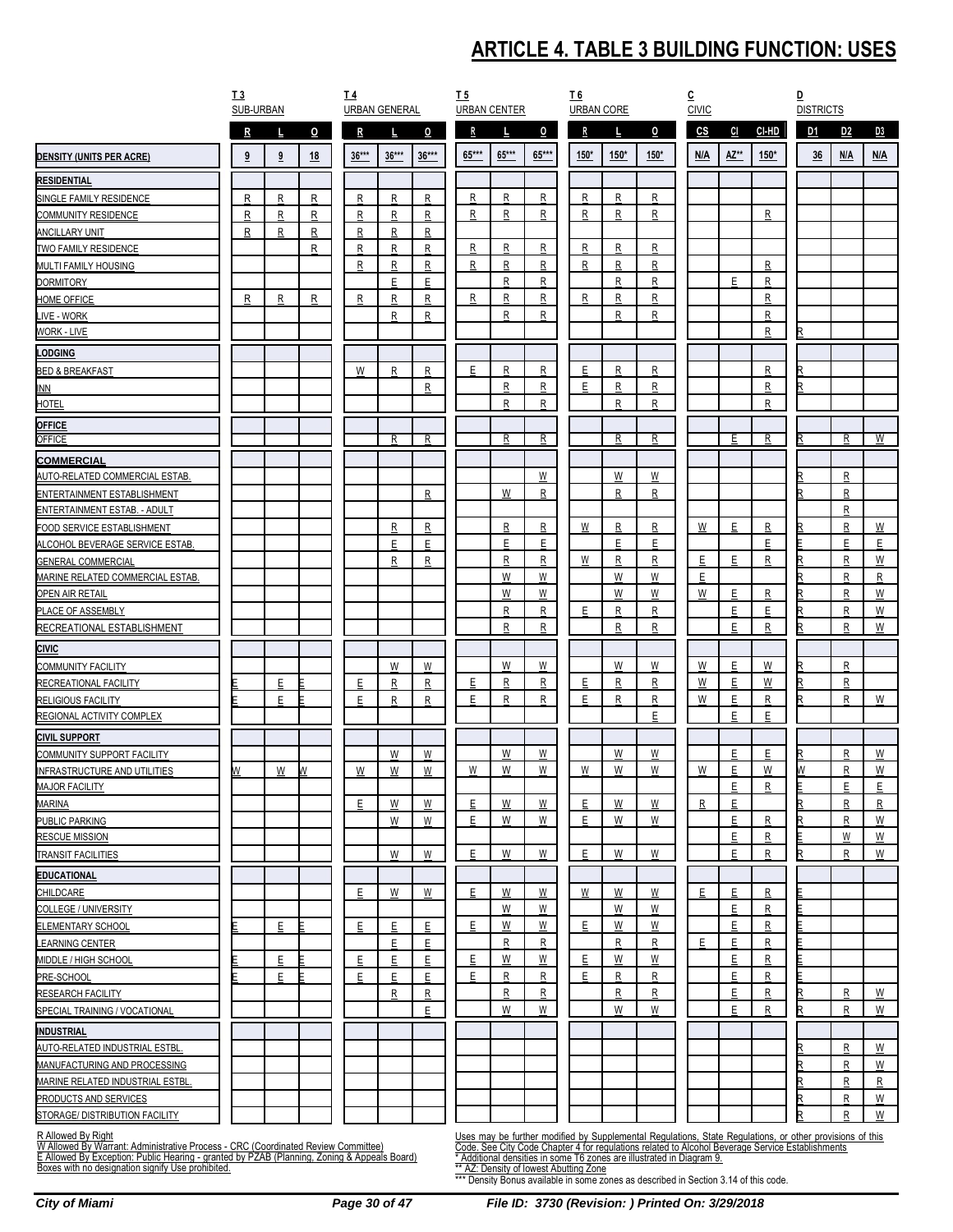## **ARTICLE 5. SPECIFIC TO ZONES**

## **5.1 GENERALLY**

This Article sets forth the standards applicable to development within each Transect Zone located within the CGCD. Provisions of the Miami 21 Code modified herein shall apply only within the CGCD.

**5.1.1** This Article sets forth the standards applicable to development within each Transect Zone that are specific to:

- **•** Building Disposition
- Building Configuration
- Building Function and Density
- Parking Standards
- Architectural Standards
- Landscape Standards
- Ambient Standards

## **5.3 SUB-URBAN TRANSECT ZONES (T3)**

### **5.3.1 Building Disposition (T3)**

- a. Established Building Sites shall be maintained. New Building Sites shall only be established by process of Warrant. Establishing new Building Sites shall be subject to the criteria specified in Article 4, Table 12: Design Review Criteria, of Miami 21, and the following requirements:
	- 1. Newly established Building Sites shall be in accordance with Diagram 1.
	- 2. The establishing of new Building Sites shall not reduce existing tree canopy. Specimen trees shall be preserved, relocated or mitigated on-site.
	- 3. Newly established Building Sites shall comply with all existing Lot requirements. Any existing Structures on a Lot shall not become non-conforming as a result of the creation of the newly established Building Site. Any legal non-conforming Structures on a Lot shall result in the same or reduced degree of nonconformity as a result of the newly established Building Site.
	- 4. Newly established Building Sites shall have a Lot Area equal to or larger than the mean average of existing Building Sites, of the same zoning designation, within the same subdivision.
	- 5. All Warrants and platting submittals for the diminishment of a Building Site shall contain the required documents set forth in Sec. 17-4 (c) of the City Code, which include but are not limited to a Tree Disposition Plan, Tree Boundary Survey prepared by a licensed Surveyor, a Tree Protection Plan and a Certified Arborist Report prepared by an ISA (International Society of Arboriculture) Certified Arborist. Photographs of the site (including all structures and flora) shall be required and keyed to a Site Plan.
	- 6. Newly established Building Sites shall require a Unity of Title or a Covenant in Lieu of Unity of Title.
	- 7. Building Sites shall not include any portions of land under a different zoning transect.
- b. Lot coverage by Buildings shall not exceed that shown in Illustrations 5.3A and 5.3B.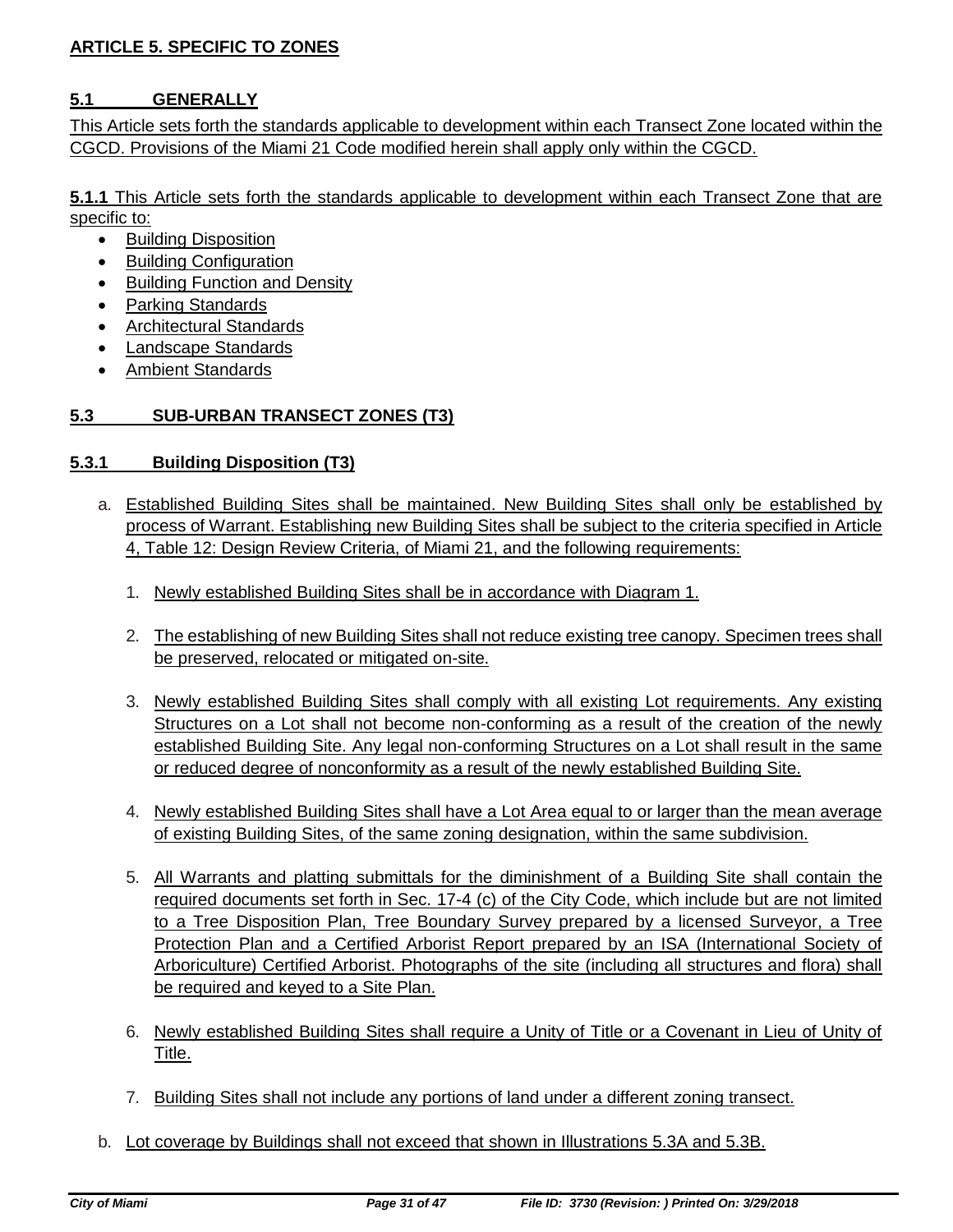- c. Floor Lot Ratio ("FLR") shall not exceed that shown in Illustrations 5.3A and 5.3B. The structure may be granted relief, from the Planning Director, to exceed the maximum FLR by an additional fifteen (15) percent with the addition or maintenance, of a minimum of one (1) Buffer Tree for every fifteen (15) feet of Frontage. Buffer Trees shall meet the following minimum standards:
	- 1. Classified as Florida Grade 1
	- 2. A minimum of twenty (20) feet in height.
	- 3. A minimum of eight (8) feet clear trunk.
	- 4. A minimum of ten (10) inches diameter at breast height.
- d. A Building shall be disposed in relation to the boundaries of its Lot according to Illustrations 5.3A and 5.3B.
- e. In Zone T3-R, one (1) Principal Building consisting of one (1) Dwelling Unit at the Frontage and one (1) Ancillary Dwelling Unit ("ADU") may be built on Lots 7,500 square feet or larger. In Historic Properties zoned T3-R, one (1) Principal Building consisting of one (1) Dwelling Unit at the Frontage and one (1) Ancillary Dwelling Unit ("ADU") may be built on each Lot. In Zone T3-L, one (1) Principal Building consisting of one (1) Dwelling Unit at the Frontage and one (1) Ancillary Dwelling Unit ("ADU") may be built on each Lot. In Zone T3-O, one (1) Principal Building consisting of two (2) Dwelling Units at the Frontage and one (1) Ancillary Dwelling Unit ("ADU") may be built on each Lot.
- f. Setbacks for Principal Buildings shall be as shown in Illustrations 5.3A and 5.3B. The minimum side Setback shall be five (5) feet. The total side Setback in Zone T3-O shall be a minimum of 20% of the Lot Width. The minimum total side Setback in Zones T3-R and T3-L shall be as established in the following table:

| <b>Building Site Size</b> | Interior Lots        | Interior Lots    | Corner Lots          | Corner Lots      |  |  |
|---------------------------|----------------------|------------------|----------------------|------------------|--|--|
| in Square Feet            | First<br>story<br>οt | Second Story of  | First<br>Story<br>0f | Second Story of  |  |  |
|                           | <b>Structure</b>     | <b>Structure</b> | <b>Structure</b>     | <b>Structure</b> |  |  |
| Less than 7,500           | 10 Feet              | 15 Feet          | 15 Feet              | 20 Feet          |  |  |
| $7,500 - 10,000$          | 15 Feet              | 25 Feet          | 15 Feet              | 25 Feet          |  |  |
| More than 10,000          | 25 Feet              | 35 Feet          | 25 Feet              | 35 Feet          |  |  |

- 1. For purposes of protecting and/or mitigating an existing tree, pursuant to Chapter 17, a structure may be granted relief, from the Planning Director, to encroach into the minimum required side and rear Setbacks. The minimum side Setback shall be no less than five (5) feet. The minimum rear Setback may not be reduced to less than ten (10) feet on the first story and fifteen (15) feet on the upper stories.
- 2. Setbacks may otherwise be adjusted by Waiver by no more than ten percent (10%).
- g. Facades shall be built parallel to a rectilinear Principal Frontage Line or parallel to the tangent of a curved Principal Frontage Line.
- h. Setbacks for Outbuildings, pools, tennis courts or other similar recreational facilities shall be as shown for Outbuildings in Illustrations 5.3A and 5.3B.
	- 1. One (1) Story, non-habitable Accessory Structure, of a maximum of two hundred (200) square feet or ten percent (10%) of the Floor Area of the Principal Building, whichever is greater, shall be located in the Second or Third layer of the property and shall be setback a minimum of five (5)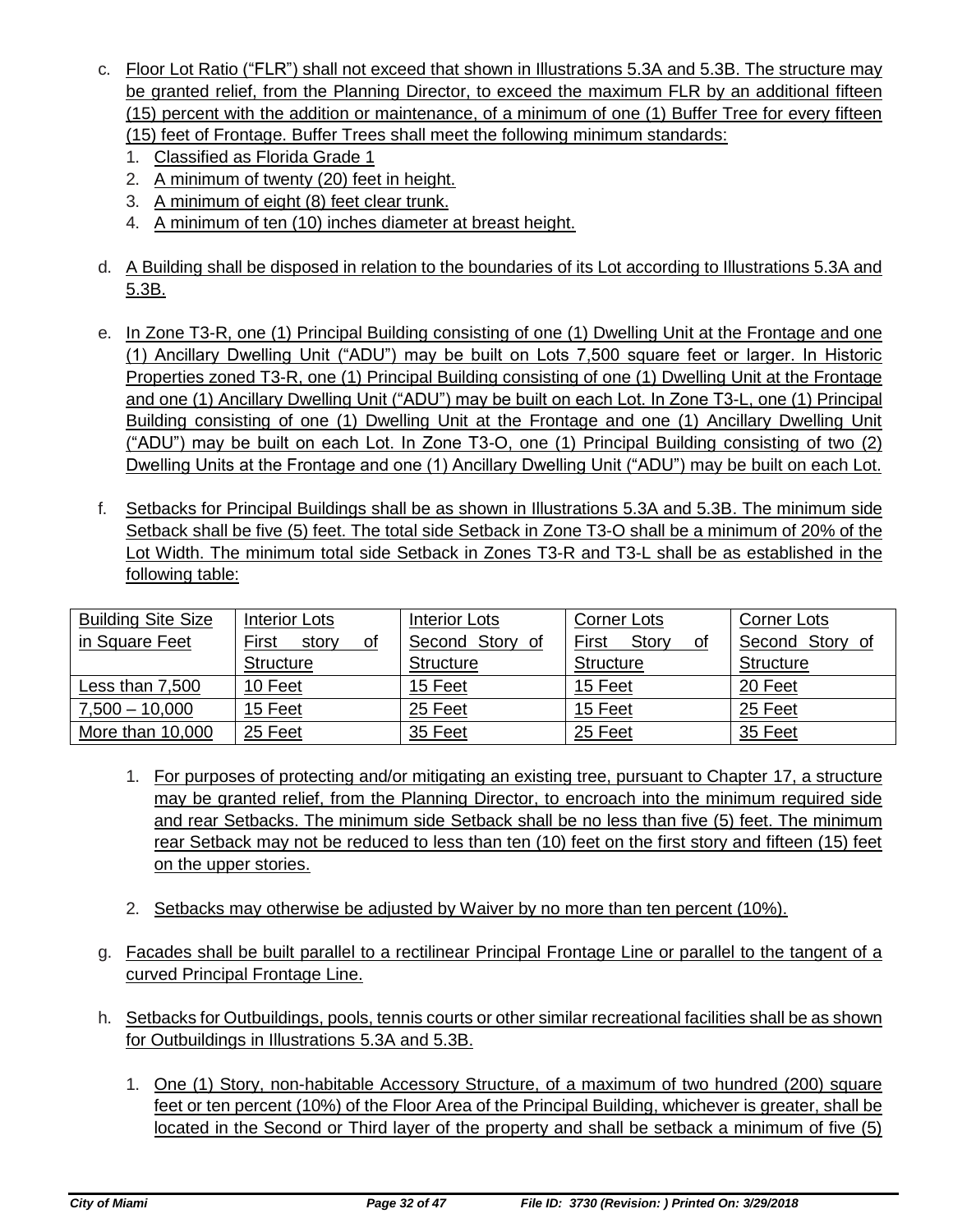feet from any side Property Line and ten (10) feet from any rear Property Line. Setbacks for such structures may be reduced by Waiver.

### **5.3.2 Building Configuration (T3)**

- a. Encroachments shall be allowed as follows:
	- 1. At the First Layer, the structure may project a maximum of ten (10) feet provided that said projection does not exceed thirty (30) feet or fifty (50) percent of the Lot Frontage, whichever is less, in width along the front of the building. Open Porches shall be at a minimum seven (7) feet deep and may encroach up to fifteen (15) feet into the First Layer. Cantilevered portions of Awnings, balconies, bay windows and roofs shall be a maximum of three (3) feet deep and may encroach up to three (3) feet into the First Layer. Other cantilevered portions of the Building shall maintain the required Setback of thirty (30) feet.
	- 2. At the Second and Third Layers, Awnings, balconies, bay windows, chimneys, roofs and stairs may encroach up to fifty percent (50%) of the depth of the Side Setback or three (3) feet, whichever is less. The minimum side setback, of five (5) feet shall not be encroached.
	- 3. At the Third Layer, Awnings, Canopies, Trellises, Gazebos, and other unenclosed structures may encroach up to fifty percent (50%) of the depth of the Rear Setback. Trellises, Gazebos, and other unenclosed structures for recreational purposes may encroach up to five (5) feet into the minimum required rear setback, provided that said projection does not exceed two-hundred (200) square feet or five (5) percent of the Lot Area, whichever is less. Such structures shall be a maximum height of fifteen (15) feet.
- b. Unroofed screen enclosures shall be located within the Second or Third Layer only and shall have a five (5) foot minimum side and rear Setback.
- c. All outdoor storage, electrical, plumbing, mechanical, and communications equipment and appurtenant enclosures, shall be located within the Second or Third Layer and concealed from view from any Lot Line. These shall not be allowed as Encroachments, on any required Setback, except for Buildings existing as of the effective date of this Code, where mechanical equipment, such as air conditioning units, pumps, exhaust fans or other similar noise producing equipment may be allowed as Encroachments by Waiver.
- d. Building Heights shall be measured in Stories and shall conform to Article 4, Table 2 and be as shown in Illustration 5.3. The first-floor elevation of a Principal Building shall be a maximum of two and a half (2.5) feet above grade, or as regulated by FEMA, whichever is higher. A flat roof shall be a maximum of two (2) Stories and twenty-five (25) feet. A pitched roof shall be a maximum of twenty-five (25) feet to the eave and shall not exceed ten (10) feet overall Height above the second Story.
- e. Mechanical equipment on a roof shall be enclosed by parapets of the minimum Height necessary to conceal it, and a maximum Height of three and a half (3.5) feet. Mechanical equipment that is not fully concealed by the maximum parapet shall be setback a minimum of ten (10) feet from all building facades and fully concealed. At the roof, other ornamental Building features may extend up to three and a half (3.5) feet above the maximum Building Height. Roof decks shall be permitted at the maximum Height. Trellises may extend above the maximum Height up to eight (8) feet. Extensions above the maximum Height up to two hundred (200) square feet for either a stair enclosure or ornamental purpose shall be permitted by right provided that the extension is set back a minimum of ten (10) feet from the structures' façades.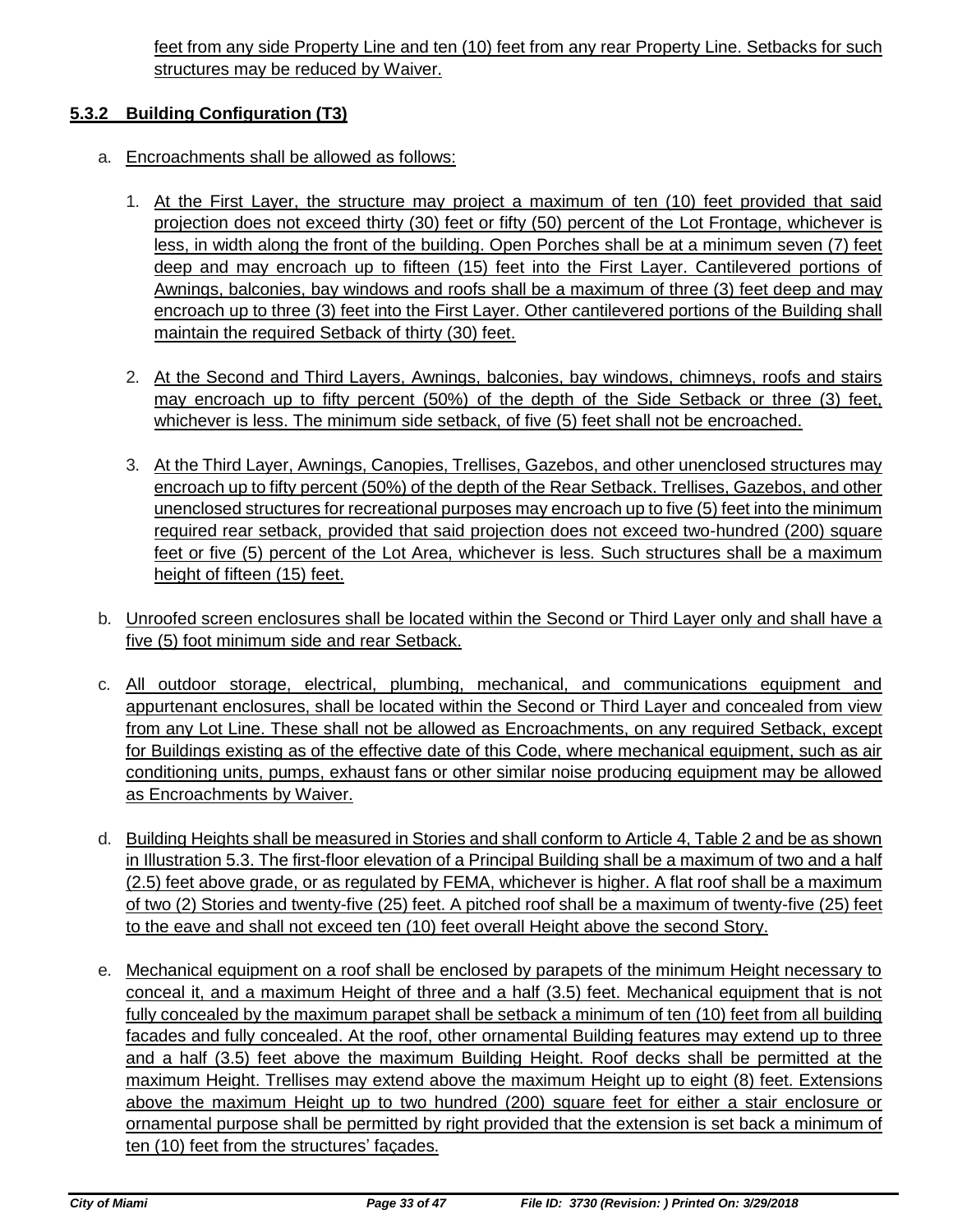f. Fences and walls may be located up to and including the Frontage Line to the following maximum Height. Height of fences and walls shall not exceed four (4) feet within the First Layer, except aluminum or iron picket and post Fences with or without masonry posts shall not exceed six (6) feet. Fences and walls located within the Second and Third Layers shall not exceed eight (8) feet.

## **5.3.3 Building Function & Density (T3)**

- a. Buildings in T3 Transect Zones shall conform to the Functions, Densities, and Intensities described in Article 4, Table 3 of this Code, Article 4, Table 4 of Miami 21, and Illustration 5.3A and 5.3B. Certain Functions as shown in Article 4, Table 3 shall require approval by Warrant or Exception. Consult Article 6, of this Code and Miami 21, for any supplemental use regulations.
- b. Religious Facilities requiring additional Height or relief from parking requirements and Frontage requirements may be permitted by process of Exception.

### **5.3.4 Parking Standards (T3)**

- a. Vehicular parking shall be required as shown in Article 4, Tables 4 and 5 of Miami 21, with the exceptions as listed in Section 4.1 Parking Requirements of this Code.
- b. Parking may be accessed by an Alley when such is available.
- c. Covered parking and garages and at least fifty percent (50%) of required parking shall be located within the Second and Third Layers as shown in Article 4, Table 8, of Miami 21. in T3-R and T3-L a maximum thirty percent (30%) of the width of the Facade may be covered parking or garage. In T3-O covered parking and garages shall be a maximum sixty percent (60%) of the width of the façade. Garages shall not be located along the same front Setback Line as the front wall of a residential structure unless the garage door(s) does not face the street. Garage structures with access openings that face the street shall be set back a minimum of five (5) feet from the front wall of the principal residential structure. Garage doors which are more than ten (10) feet wide shall not be allowed.
- d. Driveways and drop-offs including parking may be located within the First Layer. The maximum width at the Property Line of a driveway on a Frontage shall be twelve (12) feet for T3-R and T3-L and twenty (20) feet for T3-O. Two (2) separate driveways on one Lot shall have a minimum separation of twenty (20) feet in T3-R and T3-L only. Except as required for the driveway approach, no portion of any driveway in a required yard adjacent to a street shall be within five (5) feet of any Property Line other than as may be required to allow for turnaround maneuver, in which case said driveway shall be constructed of permeable material in its entirety.
- e. Tandem Parking on site is encouraged.

### **5.3.5 Architectural Standards (T3)**

a. Only permanent Structures shall be allowed. Temporary Structures such as mobile homes, construction trailers, travel trailers, recreational vehicles, and other temporary Structures shall not be allowed except as permitted by City Code.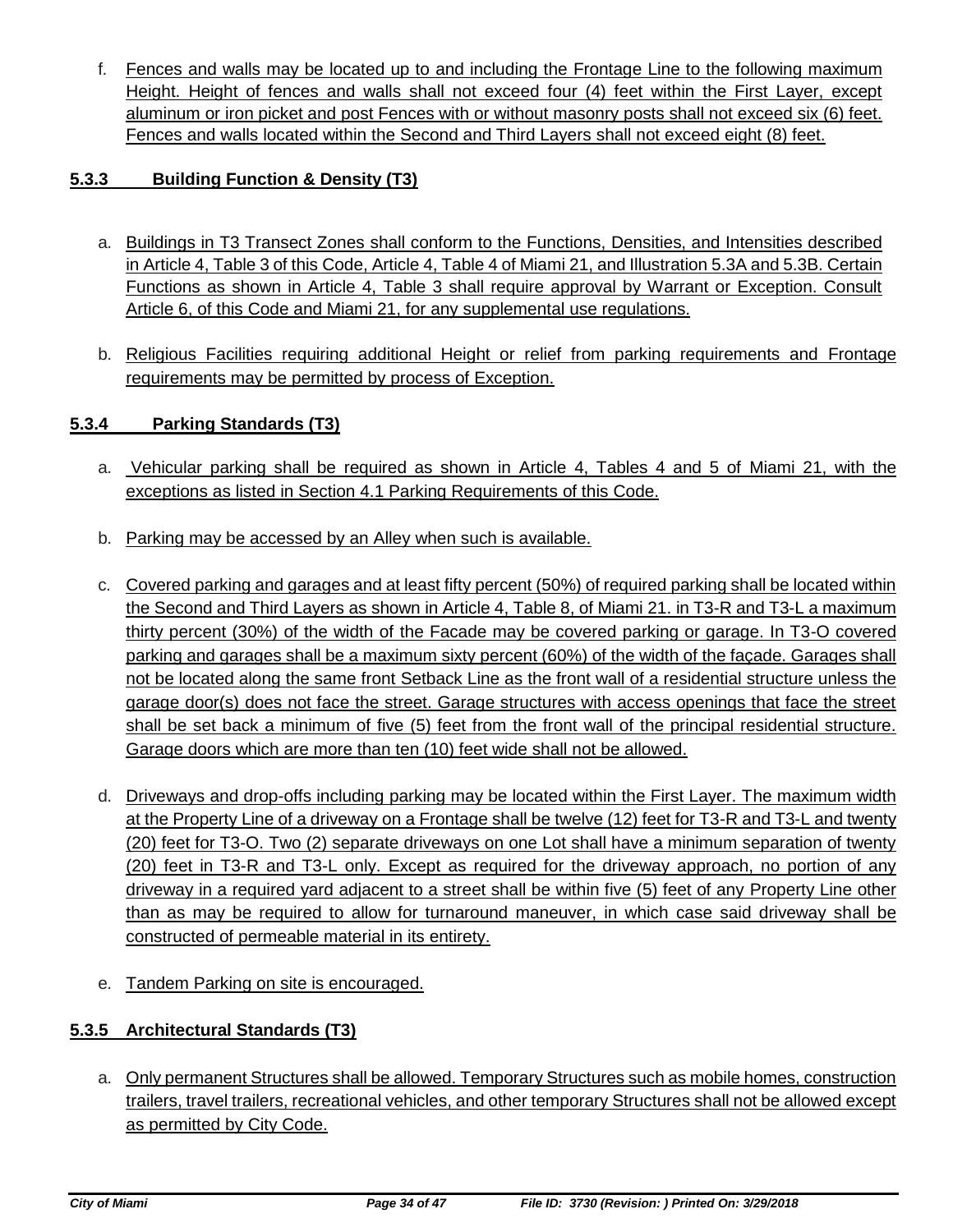- b. Roof materials should be light-colored, high Albedo or a planted surface.
- c. Adjacent Lots or Lots in the same subdivision under single ownership, or developed by a single builder or developer shall not employ the same, similar or duplicate architectural plans. Adjacent buildings under such conditions shall be substantially differentiated in massing, footprint, and exterior detailing.

### **5.3.6 Landscape Standards (T3)**

- a. A minimum of one shade tree shall be planted within the First Layer for each fifty (50) feet of Frontage Line.
- b. At the First Layer, pavement shall be limited as follows: Impervious pavement shall be limited to thirty percent (30%) of the area and pervious pavement shall be limited to fifty percent (50%) of the area; a combination of pervious and impervious pavement shall be limited to fifty percent (50%) of the area in the First Layer.
- c. Green Space for Lots in Zones T3-R and T3-L shall be a minimum of forty (40) percent of Lot Area. Green Space for Lots in Zones T3-O shall be a minimum of thirty-five (35) percent of the Lot Area.
- d. All front yards shall be designed in a way that minimizes the impact of garage fronts and off-street parking. Front yards shall provide a more permeable surface and use abundant landscaping and tree canopy throughout.
- e. All fences located within any street-front Setback area shall be covered from the public right-of-way view by plant material except when said fence is faced or constructed with Oolitic Limestone.
- f. Additional landscape requirements are listed in Article 9 of Miami 21.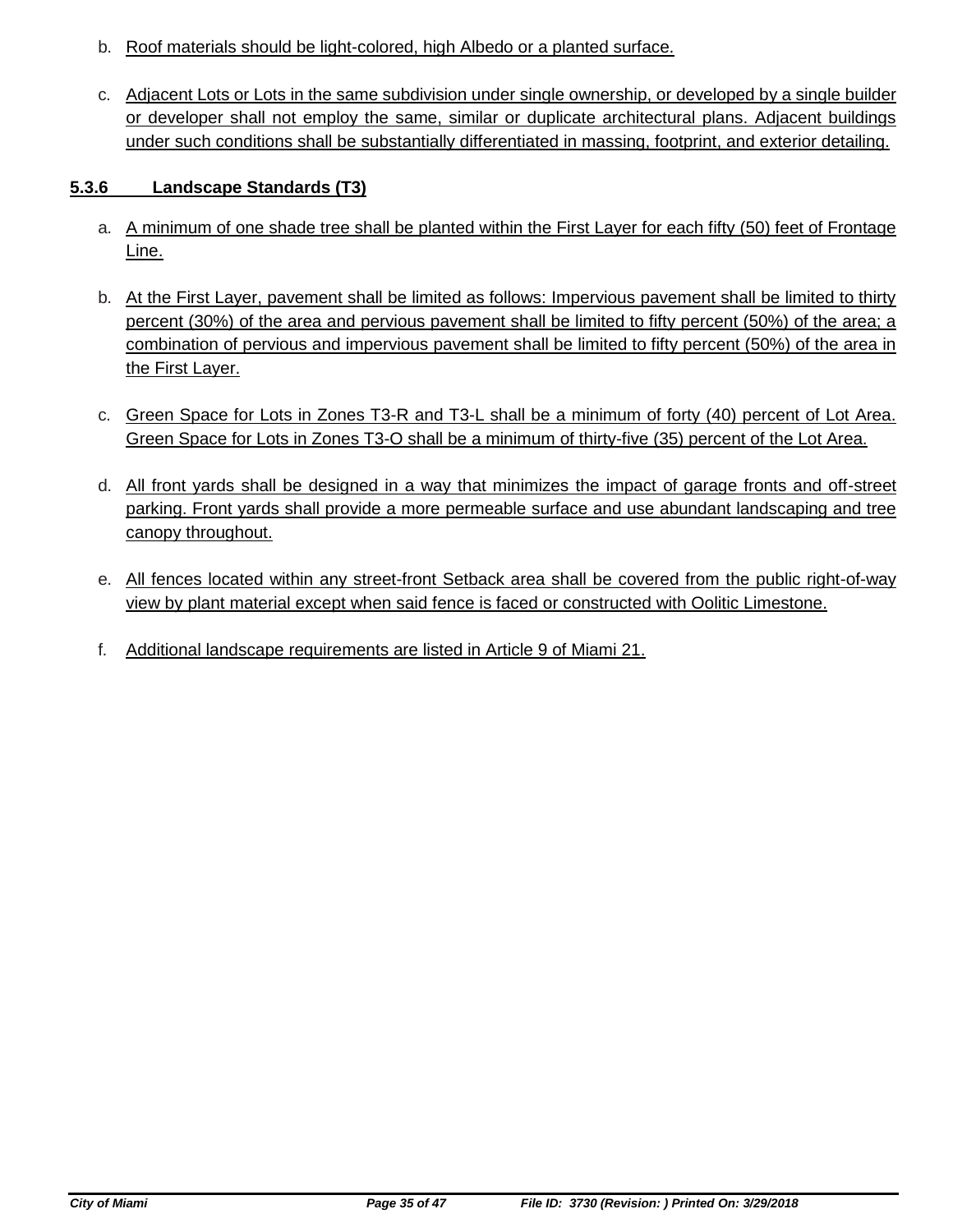### BUILDING DISPOSITION

#### LOT OCCUPATION

| a. Lot Area                  | Established by Diagram 1.          |
|------------------------------|------------------------------------|
| b. Lot Width                 | 50 ft. min.                        |
| c. Lot Coverage              | 50% max.                           |
| d. Floor Lot Ratio (FLR)     | 0.5 / 15% additional Buffer Trees* |
| e. Frontage at front Setback | N/A                                |
| f. Green Space               | 40% Lot Area min.                  |
| 9. Density                   | <u>9 du/ac max.</u>                |
| BUILDING SETBACK             |                                    |
| <u>a. Principal Front</u>    | 30 ft. min.                        |
| b. Secondary Front           | 10 ft. min.                        |
| c. Side                      | 5 ft. min.**                       |
| d. Rear                      | 20 ft. min.                        |
| OUTBUILDING SETBACK          |                                    |
|                              |                                    |

| a. Principal Front | 20 ft. min.   |
|--------------------|---------------|
| b. Secondary Front | 10 ft. min.   |
| c. Side            | 10 ft. min.** |
| d. Rear            | 10 ft. min.** |

### BUILDING CONFIGURATION

#### **FRONTAGE**

| a. Common Lawn     | permitted  |
|--------------------|------------|
| b. Porch & Fence   | permitted  |
| c. Terrace or L.C. | permitted  |
| d. Forecourt       | permitted  |
| e. Stoop           | prohibited |
| f. Shopfront       | prohibited |
| 9. Gallery         | prohibited |
| h. Arcade          | prohibited |

#### BUILDING HEIGHT

| a. Principal Building | 2 Stories and 25 ft. to eave max. |
|-----------------------|-----------------------------------|
| b. Outbuilding        | 2 Stories and 25 ft. to eave max. |

#### PARKING

Facade Width 30 % max.

\*\* Refer to Section 5.3.1 for Specific Requirements

\*15% increase with the addition of Buffer Trees - See Section 5.3.1.

# BUILDING PLACEMENT



### OUTBUILDING PLACEMENT

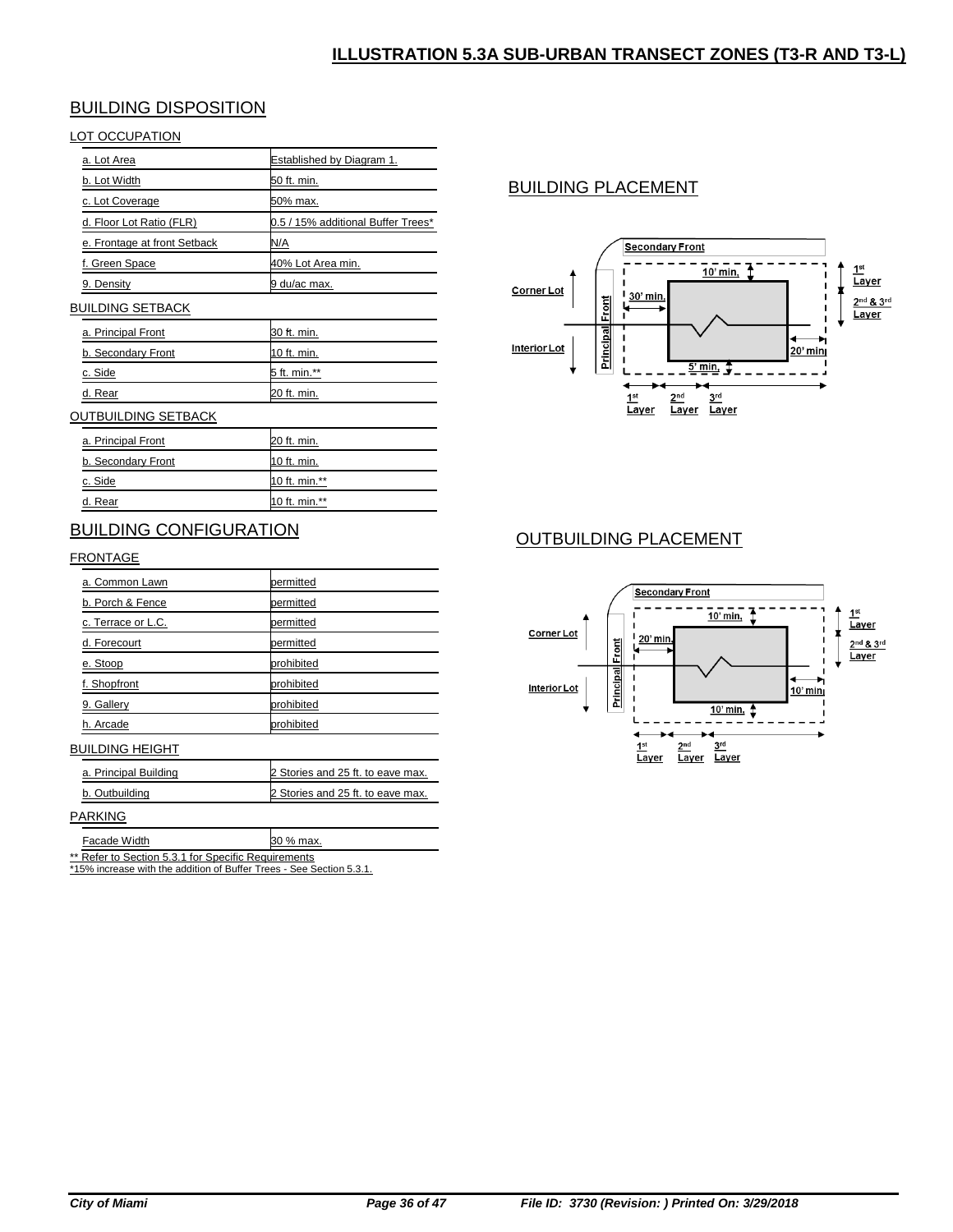## BUILDING DISPOSITION

|--|

| a. Lot Area                  | Established by Diagram 1.             |
|------------------------------|---------------------------------------|
| b. Lot Width                 | 50 ft. min.                           |
| c. Lot Coverage              | <u>50% max.</u>                       |
| d. Floor Lot Ratio (FLR)     | 0.75 / 15% additional Buffer Trees*   |
| e. Frontage at front Setback | N/A                                   |
| f. Green Space               | 35% Lot Area min.                     |
| 9. Density                   | 18 du/ac max.                         |
| <b>BUILDING SETBACK</b>      |                                       |
| a. Principal Front           | 30 ft. min.                           |
| b. Secondary Front           | 10 ft. min.                           |
| c. Side                      | 5 ft. min. 20% Lot Width total min.** |
| d. Rear                      | 20 ft. min.                           |
| OUTBUILDING SETBACK          |                                       |
| a. Principal Front           | 20 ft. min.                           |
| b. Secondary Front           | 10 ft. min.                           |
| c. Side                      | 10 ft. min.**                         |
| d. Rear                      | 10 ft. min.**                         |

## BUILDING PLACEMENT



### BUILDING CONFIGURATION

| <b>FRONTAGE</b>        |                                    |
|------------------------|------------------------------------|
| a. Common Lawn         | permitted                          |
| b. Porch & Fence       | permitted                          |
| c. Terrace or L.C.     | permitted                          |
| d. Forecourt           | permitted                          |
| e. Stoop               | prohibited                         |
| f. Shopfront           | prohibited                         |
| 9. Gallery             | prohibited                         |
| h. Arcade              | prohibited                         |
| <b>BUILDING HEIGHT</b> |                                    |
| a. Principal Building  | 2 Stories and 25 ft. to eave max.  |
| b. Outbuilding         | 2 Stories and 25 ft. to eave max.  |
| PARKING                |                                    |
| Facade Width           | 60% max.                           |
| $1.1 - 0.1$            | $\sim$ $\sim$ $\sim$ $\sim$ $\sim$ |

\*15% increase with the addition of Buffer Trees - See Section 5.3.1. \*\*Refer to Section 5.3.1 for Specific Regulations

# OUTBUILDING PLACEMENT

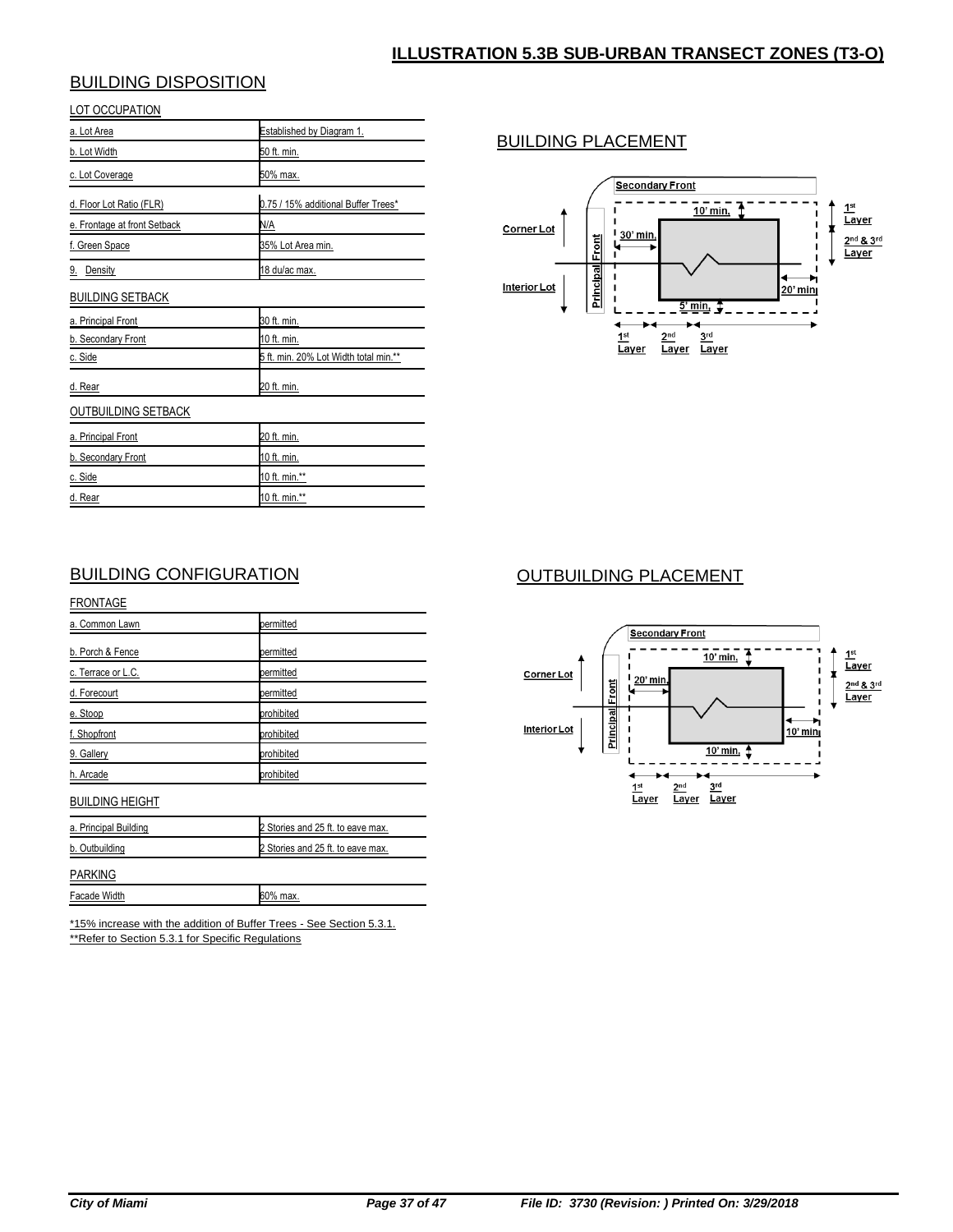### **ARTICLE 6. SUPPLEMENTAL REGULATIONS**

### **6.1 INTENT AND EXCLUSIONS**

The supplemental regulations of this Article apply to the specific uses listed below within the broader Use categories identified in Article 4, Table 3 and Article 5. These regulations supplement other standards listed elsewhere in this Code. No permit or Certificate of Use may be granted for any Use, unless the Use complies with the requirements of these supplemental regulations and any other applicable standards of the Miami 21 Code.

Specifically excluded from all Transect Zones in the City are stockyards, slaughterhouses, wrecking yards, rag shops, cement plants, paper factories, ammunition plants, fireworks manufacturing, house barges, refining, smelting, forging, and unattended donation collection bins.

The regulations of Article 6, Table 13 are arranged by Transect Zone and in the same order in which they appear in Article 4, Table 3. These regulations may be further supplemented by Article 6.

When calculating distance separation requirements, measurement shall be made from the nearest point of the Lot of the existing facility, Use, or Structure to the nearest point of the Lot of the proposed facility, Use, or Structure.

A blank cell in Table 13 signifies that the Use is prohibited.

### **ARTICLE 6. TABLE 13 SUPPLEMENTAL REGULATIONS T3 - SUB-URBAN ZONE**

|                       | <b>RESTRICTED</b>                                                                                                                                                                                                                                                                                                                                                                               | <b>LIMITED</b>                                                                                                                                                                                                                                                                                                                                                                                  | <b>OPEN</b>                                                                                                                                                                                                                                                                                                                                                                                     |
|-----------------------|-------------------------------------------------------------------------------------------------------------------------------------------------------------------------------------------------------------------------------------------------------------------------------------------------------------------------------------------------------------------------------------------------|-------------------------------------------------------------------------------------------------------------------------------------------------------------------------------------------------------------------------------------------------------------------------------------------------------------------------------------------------------------------------------------------------|-------------------------------------------------------------------------------------------------------------------------------------------------------------------------------------------------------------------------------------------------------------------------------------------------------------------------------------------------------------------------------------------------|
| <b>DENSITY (UPA)</b>  | <b>9 UNITS PER ACRE</b>                                                                                                                                                                                                                                                                                                                                                                         | <b>9 UNITS PER ACRE</b>                                                                                                                                                                                                                                                                                                                                                                         | <b>18 UNITS PER ACRE</b>                                                                                                                                                                                                                                                                                                                                                                        |
| <b>ANCILLARY UNIT</b> | Maximum size of unit 450 square feet.<br>Shall only be used as Single-Family Residence dwelling.<br>May only be rented if the principal dwelling owner resides<br>on site.<br>Unit Structure shall be architecturally harmonious with the<br>Principal Building.<br>Any Facade, within 20 feet of another property shall only<br>provide clerestory windows along that corresponding<br>Facade. | Maximum size of unit 450 square feet.<br>Shall only be used as Single-Family Residence dwelling.<br>May only be rented if the principal dwelling owner resides<br>on site.<br>Unit Structure shall be architecturally harmonious with the<br>Principal Building.<br>Any Facade, within 20 feet of another property shall only<br>provide clerestory windows along that corresponding<br>Facade. | Maximum size of unit 450 square.<br>Shall only be used as Single-Family Residence dwelling.<br>May only be rented if the principal dwelling owner resides<br>on site.<br>Unit Structure shall be architecturally harmonious with the<br>Principal Building.<br>Any Facade, within 20 feet of another property shall only<br>provide only clerestory windows along that corresponding<br>Facade. |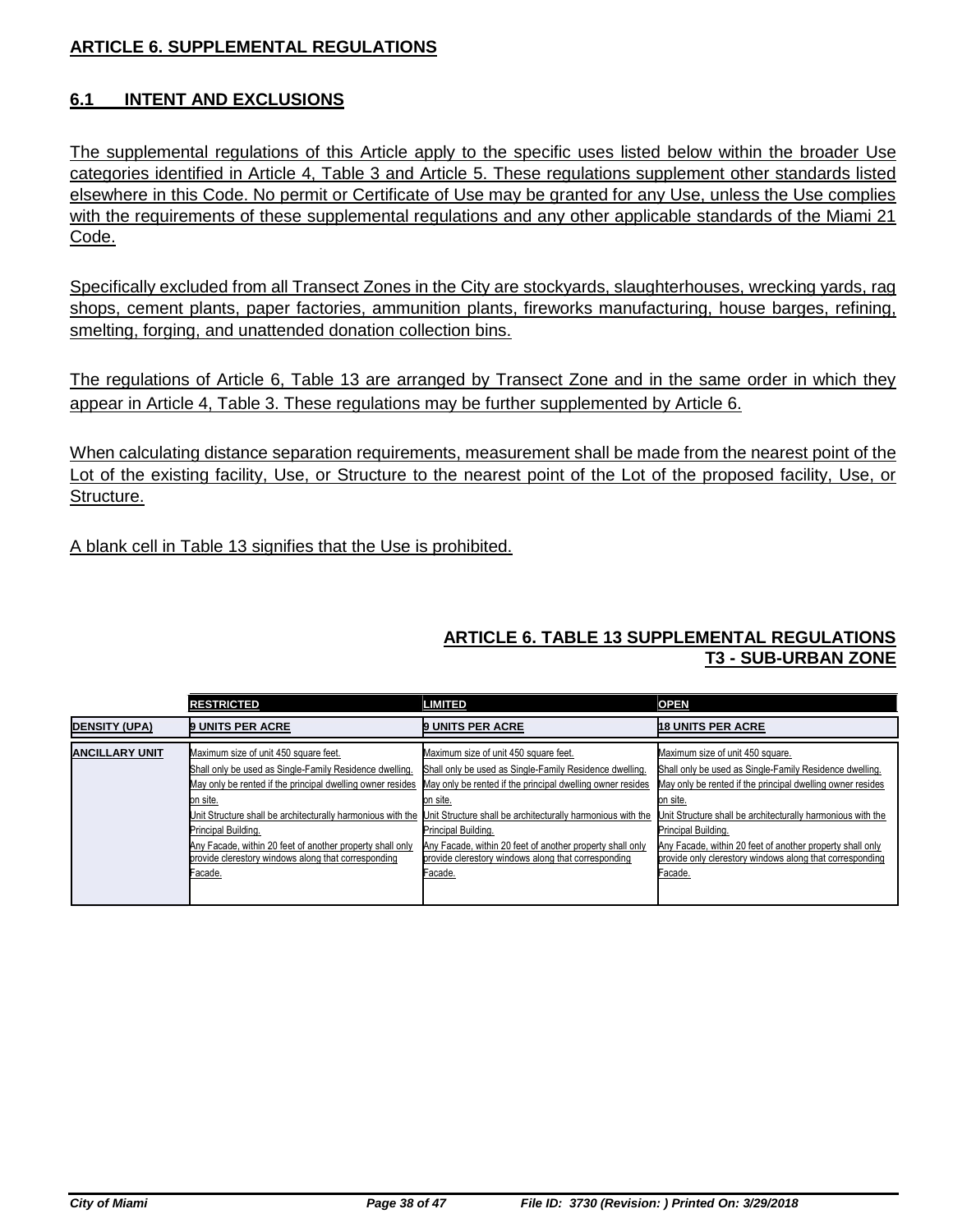## **6.3 COMMERCIAL DISTRICTS**

### **6.3.1 Coconut Grove Corridors**

The sub-districts are demarcated, traversed or connected by important corridors subject to their own unique characteristics and considerations. The Coconut Grove Corridors are as follows and include the rights of way and the Lots immediately adjacent to the right of way:

- South Bayshore Drive
- **Tigertail Drive**
- S.W. 27th Avenue
- **Bird Avenue**
- McDonald Street
- Main Highway
- Douglas Road
- Grand Avenue
- Le Jeune Road

### **6.3.2 Large Scale Retail**

- a. Large-Scale Retail Establishment A retail establishment or combination of commercial retail establishment(s), including membership establishments with any commercial retail use, of over twenty thousand (20,000) square feet in gross floor area. The gross floor area includes building gross floor area and ancillary outdoor storage or merchandise display areas. For the purposes of this definition, the floor area does not include motor vehicle parking or loading areas. For the purpose of determining the applicability of the twenty thousand (20,000) square feet of floor area, the aggregate square footage of all adjacent stores or retail tenants that share common check-out stands or a controlling interest, or storage areas, shall be considered one establishment. Large-Scale Retail Establishment within the Coconut Grove Corridors listed above shall be permitted by Exception only.
- b. Large Scale Grocery Stores Retail establishments exclusively for the sale of groceries and not exceeding forty thousand (40,000) square feet located within the underlying T5 or T6 Transect Zones abutting US-1 (Federal Hwy.), Grand Avenue, Douglas Road, and SW 27<sup>th</sup> Avenue may be permitted by Warrant. "Groceries" is defined as food products, dry groceries (such as household products and paper goods), and other items typically sold (such as meats, poultry, seafood, sushi, dairy products, frozen foods, fruits, vegetables, deli items, prepared foods, baked goods, health and beauty products, pharmaceuticals, and alcoholic beverages) or services commonly provided in a grocery store in Miami-Dade County.
- c. Limitation The square footage of individual retail establishments within Coconut Grove Corridors, defined above, and in the Village Center shall be limited to a maximum size of twenty thousand (20,000) square feet in total floor area used for retail and related services, except as may be modified below for Large-Scale Retail Establishments. Retail Specialty Centers as defined in City Code Sec. 4-2 located adjacent to Coconut Grove Corridors listed in above may be approved by a Warrant. Special event permits are exempted from the limitations of this Section.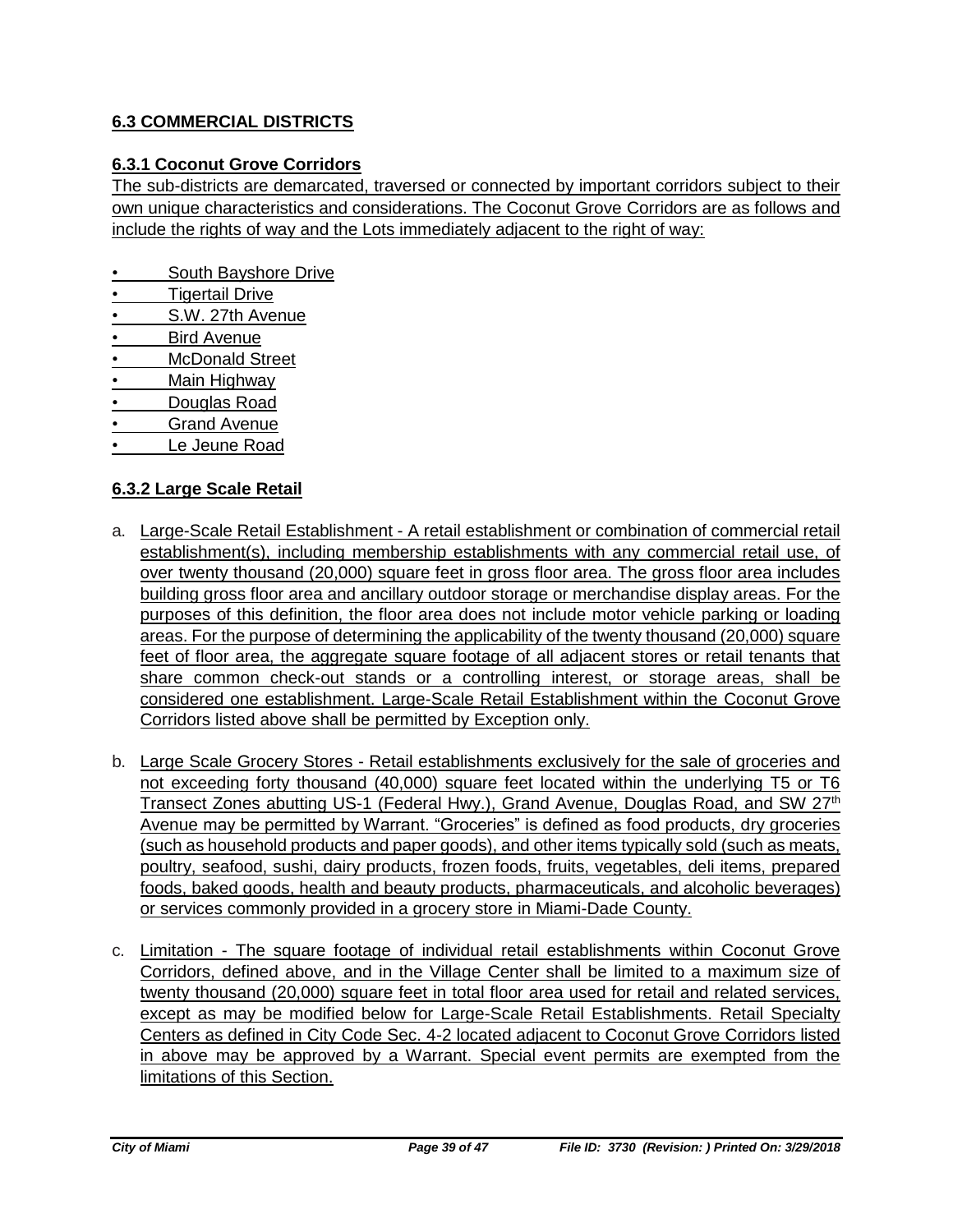- d. Site requirements In addition to all requirements in the applicable zoning district, Large-Scale Retail Establishment shall meet the following site criteria and limitations:
	- 1. Maximum size of Retail Establishment. The maximum size of any individual retail establishment within any Coconut Grove Corridor shall be seventy thousand (70,000) square feet. No individual retail establishment within a Large-Scale Retail Establishment shall be permitted which exceeds seventy thousand (70,000) square feet.
	- 2. Minimum Lot dimensions. Large-Scale Retail Establishment may be permitted exclusively in Lots having a minimum net area of two (2) acres. Properties which do not meet the twoacre size limitation shall be limited to individual Establishments of twenty thousand (20,000) square feet or less.
	- 3. Minimum Setbacks and build-to lines. Large Scale Retail Establishments shall have the following minimum Setbacks:
		- (a) Any front or side Setback abutting a public right-of-way or non-residentially zoned property build-to line is twenty (20) feet. The area from the build-to line to the right-ofway line shall be used for permanent sidewalks with illumination, pedestrian amenities, or landscaping, except in areas as required for emergency access, or where driveway entrances are located. Landscaping in this setback area shall count toward the green space requirements. This area may not be used for parking or loading at any time.
		- (b) Side or rear Lot Line abutting a residentially zoned property: Setback is fifty (50) feet. The Setback shall include a twenty (20) foot heavily landscaped buffer area. If an access alley, parking, loading door, delivery area, or inventory storage area is present along this side of the property, then the Setback area shall also include an eight (8) foot-high masonry wall inside of the twenty (20) foot landscape buffer.
	- 4. Building orientation and facades
		- (a) Building facades and elevations shall be designed to minimize the visual impacts of the scale of the Building.
		- (b) Large-Scale Retail structures may be oriented with their entrances toward arterial or collector roadways as defined in the City Comprehensive Plan.
		- (c) Any side with regular public ingress/egress point(s) is to be considered a front. Regular public ingress/egress to the building shall not be located facing residential Uses. There may be more than one (1) front. Front and side facade design shall include the following design features to minimize scale impacts and promote activated street frontages.
		- (d) Building design variations at intervals no greater than fifty (50) feet.
		- (e) Storefront windows, with interior spaces visible and lit from within at night, equal to at least fifty (50) percent of the linear length of ground-floor wall on the Building's front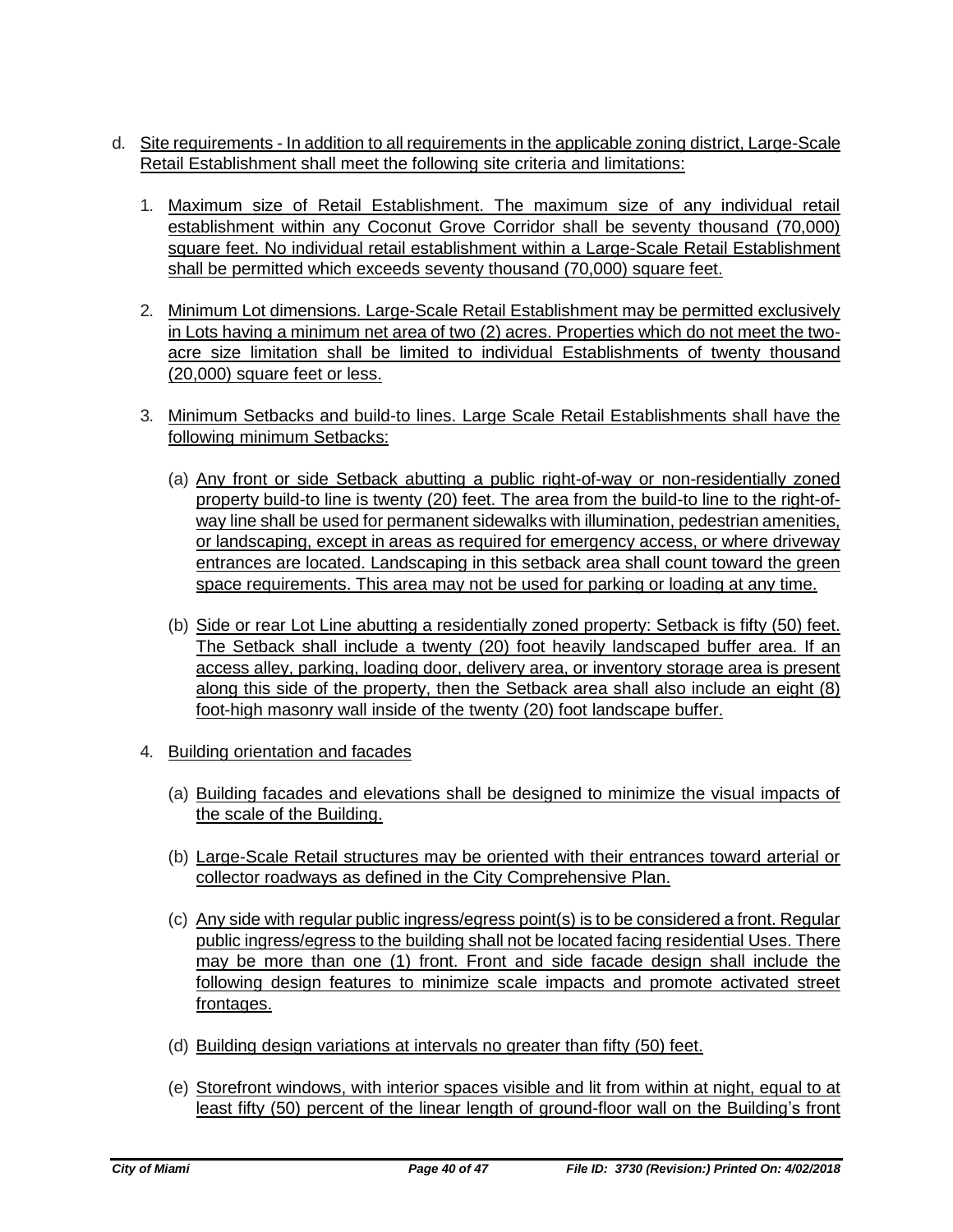elevations as defined herein. Window spacing should be such that no more than twenty (20) percent of the length of the wall may have an uninterrupted length without storefront windows.

- 5. Vehicular access. Primary ingress and egress to the site must be provided from the arterial(s) and not from secondary roads or collectors and is subject to the following:
	- (a) Except as required for emergency access, vehicular driveways shall not be along local road-ways as defined in the City Comprehensive Plan.
	- (b) Except where required for emergency access or other compelling public safety reasons, vehicular driveways shall not be located within one hundred (100) feet of residentially zoned land along the same side of the street, as measured from the nearest point of the driveway.
	- (c) Delivery vehicle access/egress shall be clearly defined in the Site Plan, and shall only be from arterial roadways, and located no less than one hundred (100) feet from residentially zoned land along the same side of the street, as measured from the nearest point of the driveway.
	- (d) Where large and bulk merchandise sales are expected, customer pick-up access/egress shall be clearly defined in the Site Plan, and shall only be from arterial roadways, and located no less than one hundred (100) feet from residentially zoned land along the same side of the street, as measured from the nearest point of the driveway.
- 6. Parking and loading requirements
	- (a) One (1) space per every two hundred (250) square feet of gross floor area shall be required for a Large-Scale Retail Establishment. All required parking must be provided onsite.
	- (b) Along collector roads as defined by the City Comprehensive Plan, setback buffers, building design or other features shall screen parking such that no more than thirty (30) percent of the parking lot or facilities are visible from the roadway.
	- (c) Along local roads as defined by the City Comprehensive Plan, setback buffers, building design or other features shall completely screen parking such that the parking lot or facilities are not visible from the roadway, except for distances as required by driveways or emergency access.
	- (d) All loading and deliveries shall be adjacent to an arterial roadway. Said loading and delivery areas shall be screened from public view by an eight-foot wall.
- 7. Green Space. Large-Scale Retail Establishments shall implement landscaping in an area equal in size to, or greater than, fifteen (15) percent of the gross Lot Area. Landscaping shall be implemented generally so as to provide ample shade areas in the parking lot and abut-ting sidewalks and to minimize the visual impact of the structure and parking space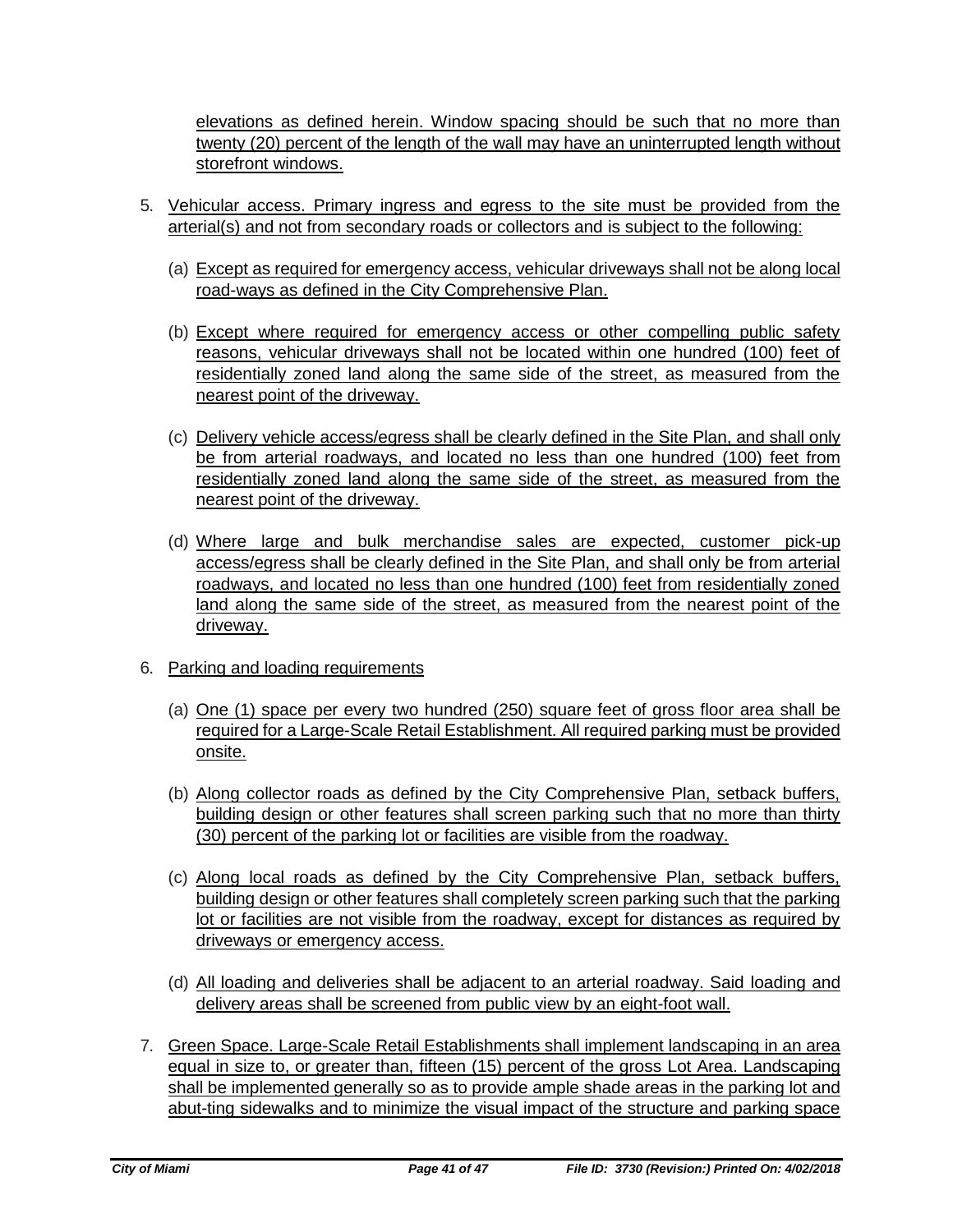on the streetscape. To this end, a landscape plan for the site shall be submitted to the Planning Department for review and approval by the Planning, Zoning and Appeals Board ("PZAB") as part of the required Exception.

- 8. Buffer. Wherever the property abuts another property with a more restrictive zoning designation, a Large-Scale Retail Establishment shall provide a twenty (20) foot wide heavily landscaped buffer. This buffer shall include Florida native trees at no less than fifteen (15) to twenty (20) feet in height, with a diameter at breast height of no less than four (4) to five (5) inches spaced on fifteen (15) foot centers. Also included in this buffer shall be hedging and ground cover. This buffer shall be included in the required landscape plan.
- 9. Fences and walls. Fences and walls shall be erected to a minimum height of eight (8) feet wherever the property abuts another property with a more restrictive zoning designation.
- e. Large-Scale Retail Establishments shall be located exclusively on a Lot having frontage on one (1) or more arterial roads.
- f. Hours of operation. Except for special events requiring special event permits, Large-Scale Retail Establishments shall open no earlier than 7:00 a.m. on weekends and 8:00 a.m. on weekdays and shall close no later than 11:00 p.m. on weekends and 10:00 p.m. on weekdays. Deliveries to or from any Large-Scale Retail Establishment shall be limited to the hours of 10:00 a.m. through 3:00 p.m. Monday through Saturday.
- g. Variances prohibited. No Variances from the provisions set forth in the site requirements or hours of operation are permitted.

## **6.3.3 Mixed Use Cultural District**

Boundaries: all properties located on Grand Avenue between Margaret Street on the east and the City limits on the west, and Douglas Road between Grand Avenue on the south and Day Avenue on the north.

The Mixed Use Cultural District is intended to give a distinctive cultural character to retail and commercial uses on Grand Avenue and Douglas Road. The intent is to enhance these corridors as a tourist destination, encourage heritage retail and cultural/historic businesses, support current resident-owned businesses, promote a cultural facade, provide more culturally themed businesses, establish a critical mass of retail and provide a culturally themed bridge to all other parts of the District by promoting the culture of the community in this short corridor and entranceway to the commercial main street. To this end, the District is dedicated primarily to culturally themed boutiques, gift shops and book stores, hair salons, apparel, restaurants and cafes, music shops and outdoor plazas, straw markets, cultural facilities, art and upscale cultural entertainment that reflect a Caribbean culture.

### a. Use Regulations

The Mixed Use Cultural District shall permit the following Uses in addition to those which are permitted in the underlying transect zones: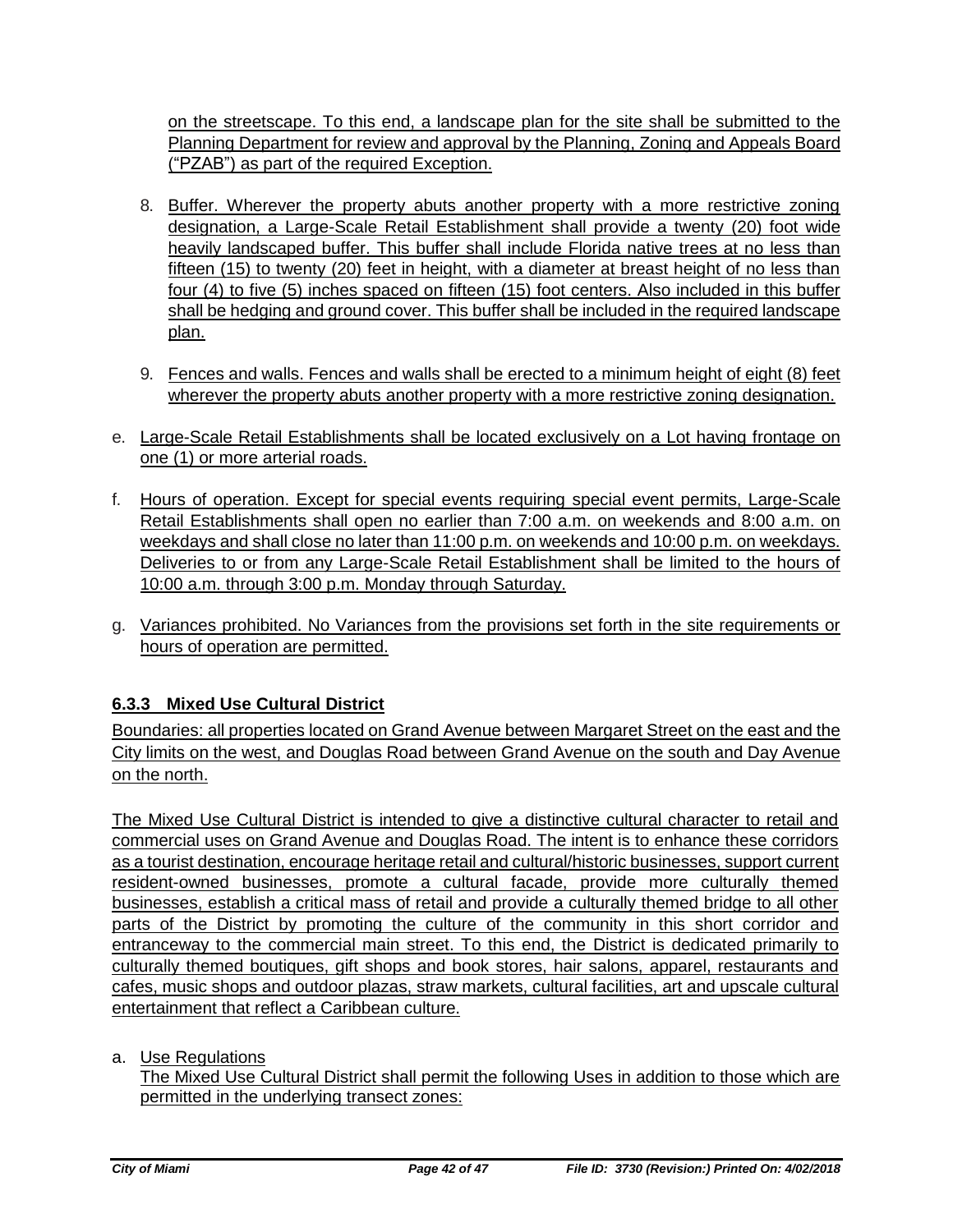1. Permanent structures providing for a Straw Market with Caribbean crafts, foods, apparel, souvenirs, and other goods attractive to tourists, subject to a Waiver with a mandatory referral to the district NET Administrator, and limited to the following items for sale: Heritage retail foods, apparel, souvenirs; bookstores and gift shops with cultural themes; hair salons, including outdoor hair braiding; and music and entertainment reflective of that found in the Caribbean.

2. "Large-Scale Retail Establishments" exclusively for the sale of groceries and not exceeding forty thousand (40,000) square feet shall be permitted within the Mixed Use Cultural District only for properties with an underlying T5 Transect Zone by process of Warrant. "Groceries" are defined as food products, dry groceries (such as meats, poultry, seafood, sushi, dairy products, frozen foods, fruits, vegetables, deli items, prepared foods, baked goods, health and beauty products, pharmaceuticals, and alcoholic beverages) or services commonly provided in a grocery store in Miami-Dade County.

3. Other permissible Uses along ground floor locations include: Bars, saloons, taverns, private clubs, and supper clubs, including those with dancing and live entertainment are permitted in such ground floor locations along primary streets or elsewhere within the District only by Warrant, and only subject to limitations on buffer overlay districts.

4. Sales display and outdoor dining within open or partially open space.

5. Vending in open space as per the City of Miami's Vending in Open Space Regulations.

b. Height:

In order to ensure appropriate scale of infill development along Grand Avenue and Douglas Road, irrespective of the underlying zoning limitations, new single-Use structures shall be limited to a maximum of fifty (50) feet and mixed-use structures shall be limited to sixty-two (62) feet to be accommodated in no more than five (5) stories. This restriction shall not apply to developments with vested rights through a permit lawfully issued before the effective date of

## c. Architectural Guidelines:

All establishments and businesses in the Mixed Use Cultural District shall conform to the Village Island West and Grand Avenue Architectural and Urban Design Guidelines and shall maintain a facade that is consistent with Caribbean architectural facades as described and as examples are shown within the guidelines. To ensure the compatibility of new construction, the design for any new construction shall also be reviewed by the Historic and Environmental Preservation Board ("HEPB") for its compatibility of scale, materials, roof slope, general form, massing and ornamental details.

d. Additional Regulations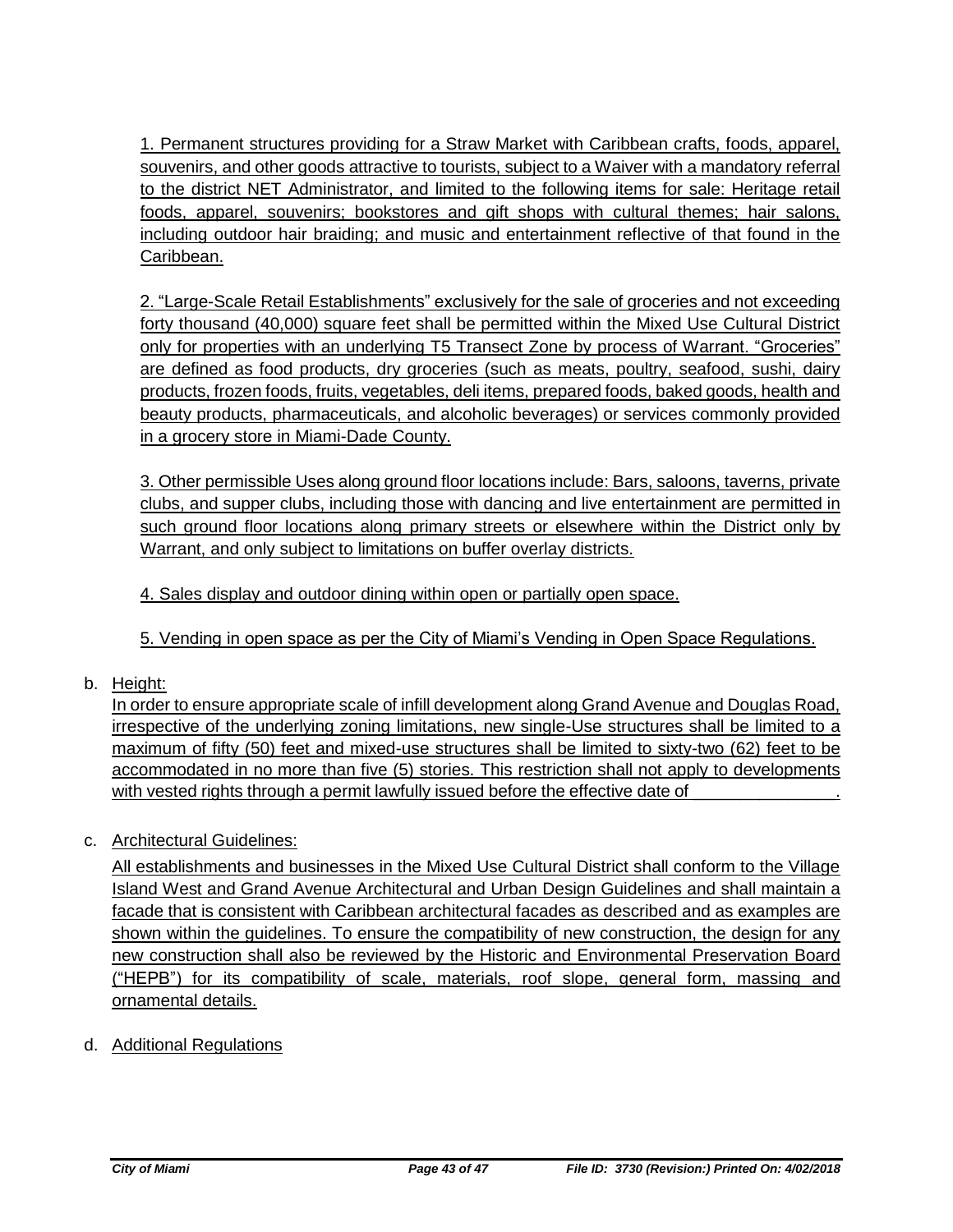1. Existing businesses established prior to the adoption of this Code shall be allowed to remain in the Mixed Use Cultural District regardless of their cultural theme without being considered nonconformities.

2. Underground parking shall be permitted in T3 Transect Zones by Warrant for those properties which abut T5 Transect Zones along Grand Avenue between SW 37th Avenue and SW 32nd Avenue. Any T3 designated properties which have underground parking shall be required to be developed with Residential Structures for Residential Use on the surface of the underground parking structure. No replat is required if the T3 Transect Zone properties are tied to the property abutting Grand Avenue by a Covenant-in-Lieu of Unity of Title. Density limitations shall apply as per the underlying Transect Zone without the limitation of one (1) unit per Lot of record for T3-R and two (2) units per lot of record for T3-O and the following minimum Setbacks shall apply:

| (a) T3-R Properties                                              |  |  |  |
|------------------------------------------------------------------|--|--|--|
| (i) Front: twenty (20) feet                                      |  |  |  |
| $(ii)$ Side: five $(5)$ feet                                     |  |  |  |
| (iii) Rear: zero (0) feet                                        |  |  |  |
| (b) T3-O Properties                                              |  |  |  |
| $(i)$ Front: ten $(10)$ feet                                     |  |  |  |
| (ii) Side: Zero (0) feet                                         |  |  |  |
| (iii) Rear: Zero (0) feet                                        |  |  |  |
| (c) Minimum required setbacks may be reduced through the Warrant |  |  |  |

process.

## **6.3.4 Market District**

Boundaries: all properties fronting on Grand Avenue between Commodore Plaza Street to the east and Elizabeth Street to the west.

The Market District is intended to foster community markets along a portion of Grand Avenue relating to the sale of fruits, vegetables and other crafts indigenous of the Caribbean Islands. The Caribbean Market District allows for a tourism destination similar to those found throughout Caribbean nations that represent the heritage of the surrounding community.

a. Use Regulations.

The Market District area shall permit the following Uses, in addition to those which are permitted in the underlying transect zone:

- 1. Farmer's markets and Caribbean crafts and food markets that specialize in the sale of crafts and fresh fruits and vegetables that are Caribbean in nature are permitted within this District, subject to a Warrant with a mandatory referral to the District NET Administrator. All regulations contained in this Code are applicable, and further subject to the following limitations:
	- (a)Any outdoor market must be located on a parcel of no less than fifteen thousand (15,000) square feet of Lot Area.
	- (b) An outdoor market shall be limited to no more than sixty-five (65) percent of the area of the subject parcel in display area.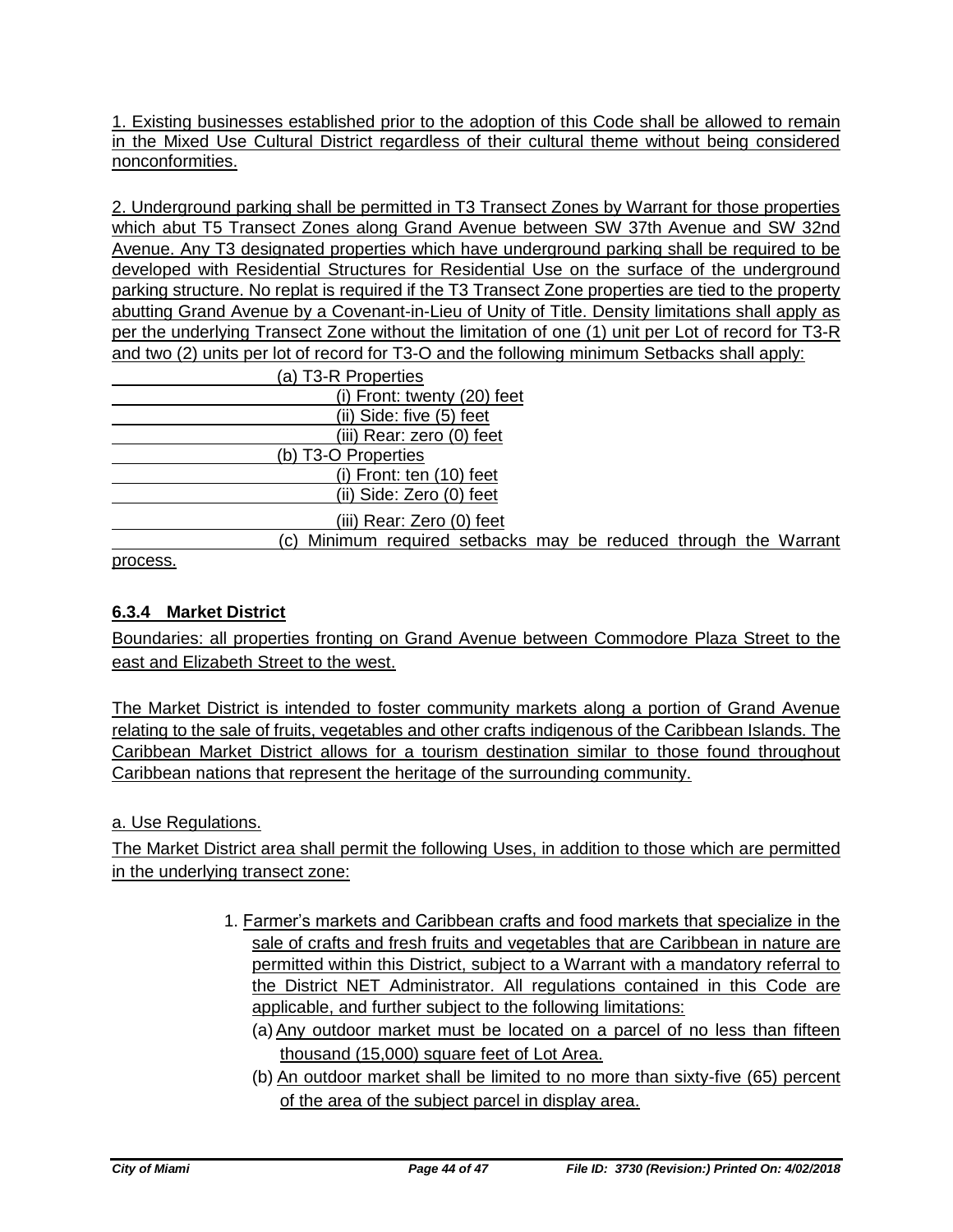- (c)An outdoor market may not include any permanent structures. All display tables and other such material must be removed at the end of the permitted time of operation.
- (d) The outdoor market display area shall be located along the Grand Avenue frontage and be set back no less than twenty-five (25) feet from any abutting residentially zoned property.
- (e) No outdoor market may be located closer than one thousand five hundred (1,500) feet from another outdoor market.
- (f) Only handmade crafts, fresh fruits and vegetables, prepared raw foods and drinks derived from fresh fruits and vegetables may be sold in an outdoor market within this District.

## b. Additional Regulations

- 1. All establishments and businesses in the Market District shall conform to the Village Island West and Grand Avenue Architectural and Urban Design Guidelines and shall maintain a facade that is consistent with Caribbean architectural facades as described and as examples are shown within the guidelines. To ensure the compatibility of new construction, the design for any new construction shall also be reviewed by the Historic and Environmental Preservation Board for its compatibility of scale, materials, roof slope, general form, massing and ornamental details.
- 2. Existing businesses established prior to the adoption of this Code shall be allowed to remain in the Market District regardless of their cultural theme without being considered nonconformities.

# **6.4 SPECIAL DISTRICTS**

## **6.4.1 Charles Avenue**

Charles Avenue (originally Evangelist Street) has historically housed some of the original Bahamian settlements within the Village West Island District that occupies the neighborhoods around the intersection of Douglas Road and Grand Avenue. This street has been degraded through demolition, abandonment and redevelopment and thereby diminishing the historic integrity to become a historic district; however, it is of special and substantial public interest due to its historic identity and remaining historic structures. This designation will encourage appropriate infill to preserve the context of historic sites on Charles Avenue, including: the Mariah Brown House, home of the first Bahamian settler; the Historic Black Cemetery; the E.F. Stirrup House, home of the first black doctor; historical churches, and several other historic homes.

a. All new construction, major alterations, and additions on Charles Avenue shall be required to be reviewed by the process of Waiver. To ensure the compatibility of new construction on Charles Avenue, the design for any new construction shall also be reviewed by the HEPB for its compatibility of scale, materials, roof slope, general form, massing and ornamental details.